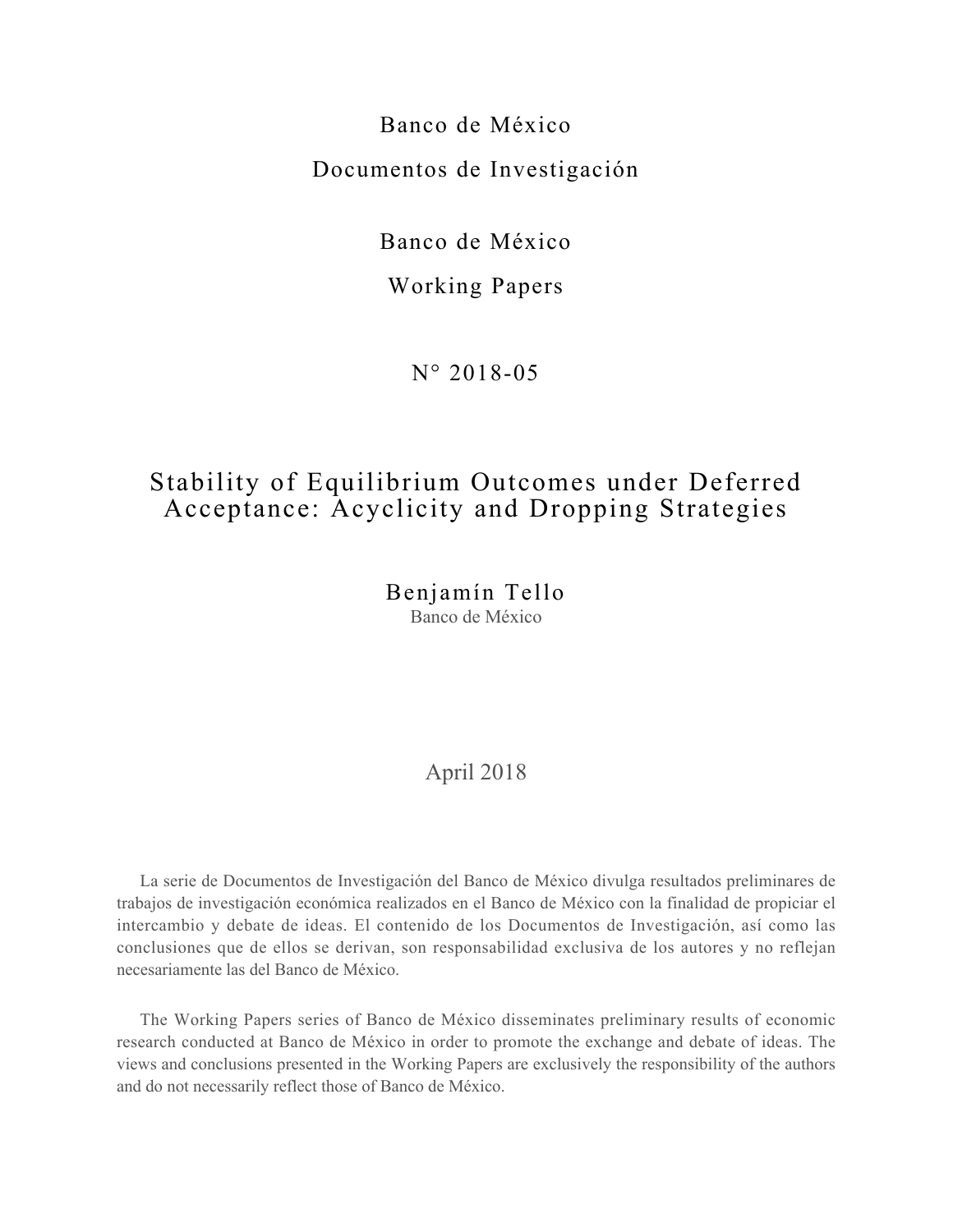Working Paper  $2018 - 05$ 

# Stability of Equilibrium Outcomes under Deferred Acceptance: Acyclicity and Dropping Strategies \*

### Benjamín Tello<sup>†</sup> Banco de México

Abstract: We consider the problem of matching a set of medical students to a set of medical residency positions (hospitals) under the assumption that hospitals' preferences over groups of students are responsive. In this context, we study the preference revelation game induced by the student proposing deferred acceptance mechanism. We show that the acyclicity of the hospitals' preference profile (Romero-Medina and Triossi, 2013a) is a necessary and sufficient condition to ensure that the outcome of every Nash equilibrium in which each hospital plays a dropping strategy is stable. Keywords: matching, stability, acyclicity, dropping strategies, Nash equilibria JEL Classification: C78, D47

Resumen: Se considera el problema de asignar médicos residentes (estudiantes) a residencias médicas (hospitales) bajo el supuesto de que las preferencias de cada hospital sobre grupos de estudiantes "responden" a una preferencia estricta sobre estudiantes individuales. En este contexto, se estudia el juego de revelación de preferencias inducido por la asignación de estudiantes a hospitales mediante la versión del mecanismo de aceptación diferida en el que los estudiantes hacen propuestas a los hospitales. El resultado principal es que la aciclicidad del perfil de preferencias de los hospitales (Romero-Medina y Triossi, 2013a) es una condición necesaria y suficiente para garantizar la estabilidad de cualquier asignación que resulte de un equilibrio de Nash en el que la estrategia de cada hospital consista solamente en eliminar estudiantes de su verdadera lista de preferencias.

Palabras Clave: Asignaciones, estabilidad, aciclicidad, estrategias de eliminación, equilibrio de Nash

 <sup>\*</sup>This article was originally published by The B.E. Journal of Theoretical Economics. The final publication is available at www.degruyter.com, DOI: https://doi.org/10.1515/bejte-2016-0131. Financial support from the Consejo Nacional de Ciencia y Tecnología (CONACyT), AGAUR-Generalitat de Catalunya, Universitat Autònoma de Barcelona through PIF grant 41201-9/2010 and the Spanish Ministry of Economy and Competitiveness through FPI grant BES-2012-055341 is gratefully acknowledged.

<sup>&</sup>lt;sup>T</sup> Dirección General de Investigación Económica. Email: btellob@banxico.org.mx.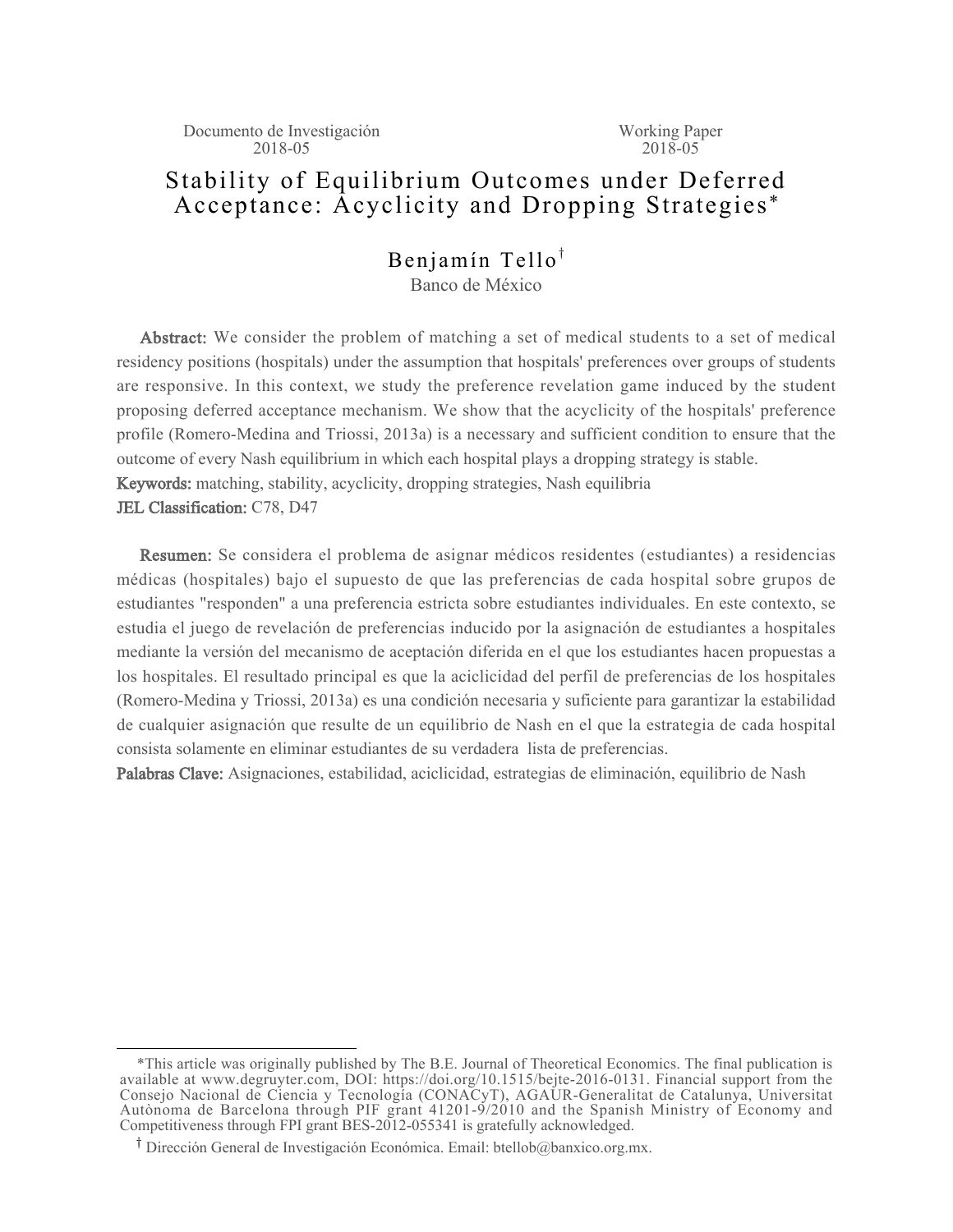## 1 Introduction

We study two-sided many-to-one matching markets that employ the student-proposing deferred acceptance (DA) mechanism. The DA mechanism is based on Gale and Shapley's (1962) deferred acceptance algorithm and is used in a number of real-life matching markets. Two prominent examples are the New York City high-school assignment system and the National Resident Matching Program (NRMP). The latter is a clearinghouse that matches medical students to hospitals in the U.S. $<sup>1</sup>$  $<sup>1</sup>$  $<sup>1</sup>$  In view</sup> of this application, we refer to agents on the "many" side of the market as students and to agents on the "one" side of the market as hospitals.

An important property of matchings is stability. Stability requires that there is no individual agent who prefers to become unmatched nor a pair of agents who prefer to be assigned to each other (possibly in replacement of their current partners). Theoretically, stable matchings are robust to rematching. Empirically, there is evidence that in centralized labor markets, clearinghouses that employ stable mechanisms, i.e., mechanisms that select stable matchings with respect to reported preferences, are more often successful than clearinghouses that employ unstable mechanisms.<sup>[2](#page-2-1)</sup>

In practice, the DA mechanism asks for preferences over individual partners. So, it induces a preference revelation game for agents. Dubins and Freedman (1981) show that in the game induced by DA, it is a weakly dominant strategy for each student to report his true preferences over (individual) hospitals. In light of this result, we assume throughout that students are truthful. It is worth noting that the assumption that students play their weakly dominant strategy of truth-telling is made in most of the literature, for example, Roth (1984b), Kojima and Pathak (2009), Ma (2010), and Jaramillo, Kayı and Klijn (2013). Hospitals, on the other hand, can sometimes benefit from misrepresenting their preferences (see Roth and Sotomayor; 1990, Example 4.1). A concern in the operation of real-life matching markets that employ the DA mechanism is that preference misrepresentation by hospitals can lead to outcomes that are not stable with respect to the agents' true preferences.

When each hospital has a single position, the set of Nash equilibria outcomes of the game induced by DA coincides with the set of stable matchings (Gale and Sotomayor, 1985 and Roth, 1984b). Therefore, although misrepresentations by hospitals are possible, unstable equilibrium outcomes are not a concern in one-to-one matching markets. Unfortunately, when hospitals have multiple positions, equilibrium outcomes can be unstable (Roth and Sotomayor; 1990, Corollary 5.17).

<span id="page-2-1"></span><span id="page-2-0"></span><sup>&</sup>lt;sup>1</sup>See Roth and Peranson (1999) for details on the design of the NRMP.

<sup>&</sup>lt;sup>2</sup>See Roth (2002) for a comparison between stable and unstable mechanisms used in practice.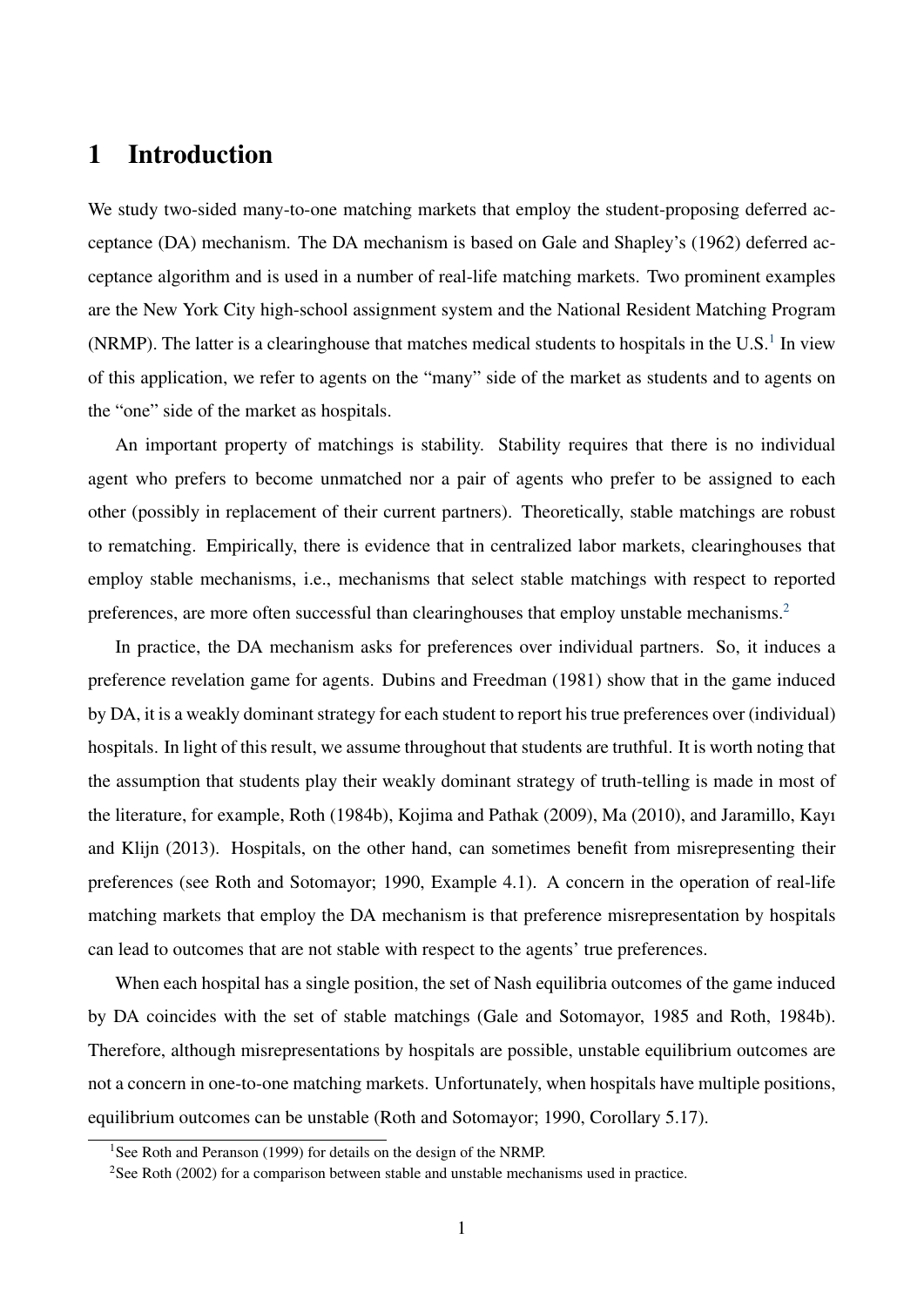We consider the case where each hospital has multiple positions and responsive preferences over sets of students.<sup>[3](#page-3-0)</sup> Even under responsiveness, equilibrium outcomes can be unstable (Roth and Sotomayor; 1990, Corollary 5.17). In this paper, we show that the "acyclicity" of the hospitals' preference profile, a condition introduced by Romero-Medina and Triossi (2013a), is necessary and sufficient to ensure that the outcome of any "dropping equilibrium" is stable with respect to the true preferences. In what follows, we explain the concepts of acyclicity and dropping equilibrium.

To describe acyclicity consider an analog clock and let each number on the clock represent a different student. The hospitals' preference profile has a cycle (of length twelve) if hospital one prefers student one to student two, hospital two prefers student two to student three and so on. Lastly, hospital twelve prefers student twelve to student one. The hospitals' preference profile is acyclic if it has no cycles of any length.

Acyclicity ensures that the set of stable matchings is a singleton in one-to-one matching markets (Romero-Medina and Triossi, 2013a) and in many-to-one matching markets (Akahoshi, 2014). In practice, acyclic preference can arise if, for example, all students are ranked according to some criteria such as test scores.<sup>[4](#page-3-1)</sup> If hospitals rely on such criterion, then individual students are ranked in the same way by each hospital (and hence acyclicity is satisfied), although the rankings of sets of students are not necessarily the same for every hospital.

A dropping strategy is obtained from a hospital's true preference list by making some acceptable students unacceptable, i.e., the order of any pair of acceptable students in the hospital's submitted list is not reversed with respect to its true preferences. The class of dropping strategies is strategically exhaustive: fixing the other hospitals' strategies, the match obtained from any strategy can be replicated or improved upon by a dropping strategy (Kojima and Pathak; 2009, Lemma 1). In other words, any hospital can obtain the same or a better group of students by playing a dropping strategy. The exhaustiveness property makes very plausible the use of dropping strategies. Therefore, focusing on equilibria where each hospital plays a dropping strategy is reasonable. We call this type of equilibrium a dropping equilibrium.

<span id="page-3-0"></span> $3A$  hospital's preferences are responsive if (i) faced with two sets of students that differ only in one student, the hospital prefers the set of students containing the more preferred student and (ii) as long as the hospital has unfilled positions, it prefers to fill a position with an "acceptable" student rather than leaving it unfilled. We give a formal definition in the next section.

<span id="page-3-1"></span><sup>&</sup>lt;sup>4</sup>While this is not the case of the NRMP, test scores are used as the single criterion to rank students in other applications. One example is the high school admissions system in Mexico City (see Chen and Pereyra, 2017).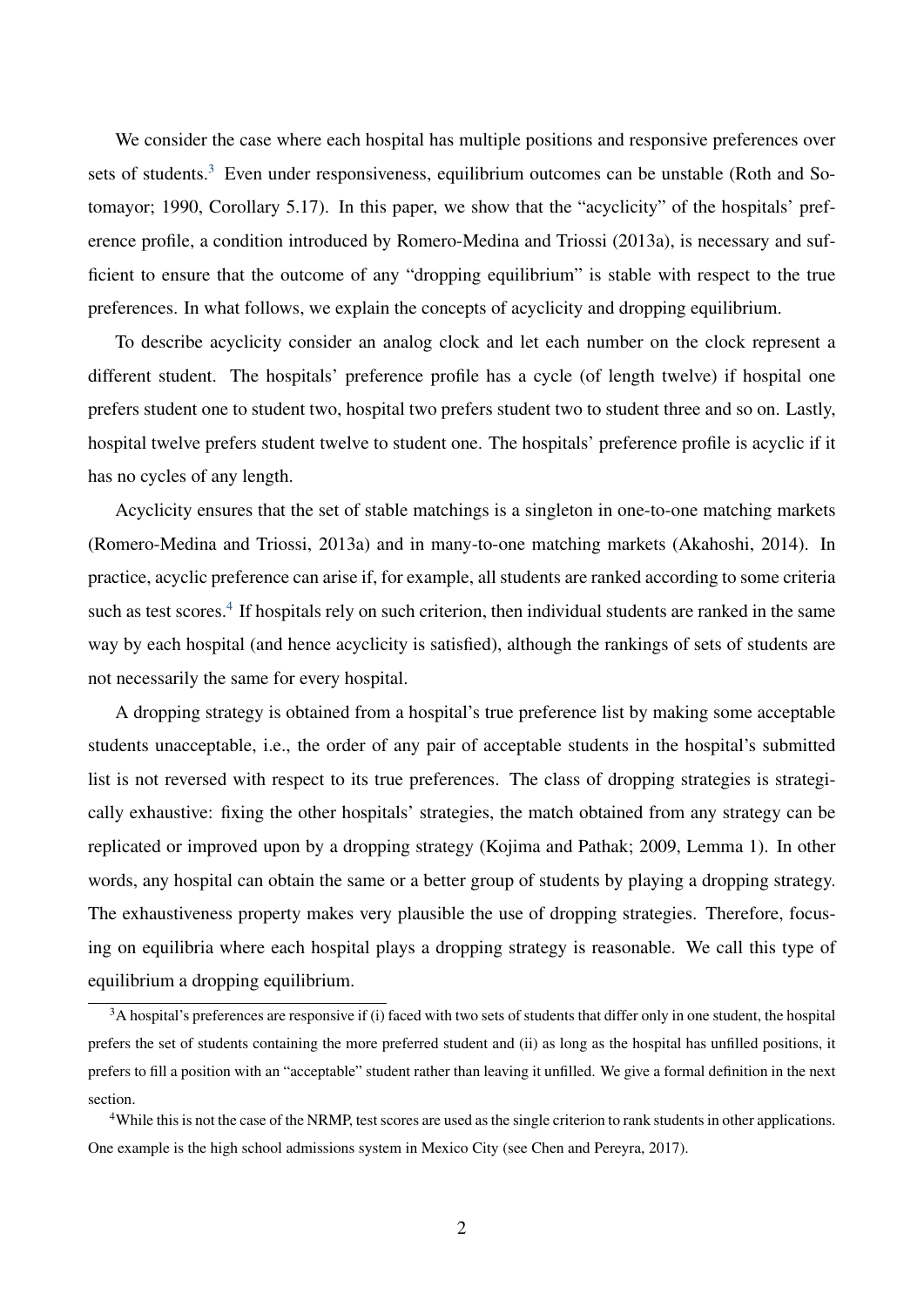Dropping equilibria always exist. In particular, any stable matching can be obtained as the outcome of a dropping equilibrium (Jaramillo, Kayı and Klijn; 2013, Proposition 1). As stated before, a reason to restrict our analysis to dropping equilibria is that the use of dropping strategies is appealing to hospitals given their simplicity and their exhaustiveness property. However, there are Nash equilibrium outcomes that cannot be obtained as the outcome of a dropping equilibrium (Jaramillo, Kayı and Klijn; 2013, Example 1). Therefore, while focusing on dropping equilibria is reasonable, it is not an exhaustive analysis of equilibrium.

Our sufficiency result is as follows. Suppose that the hospitals' preference profile is acyclic. Then, the outcome of any dropping equilibrium is stable with respect to the true preferences. Intuitively, this means that when the hospitals' preference profile is acyclic and each hospital plays a dropping strategy, we can expect the DA mechanism to deliver a stable outcome even if some hospitals are dishonest about their true preferences.

The restriction to dropping equilibria is crucial for the result. In fact, in Example 1, we present a market where (i) the hospitals' preference profile is acyclic, (ii) there is an equilibrium in which one hospital does not play a dropping strategy, and (iii) the equilibrium outcome is unstable.

We finish with the following necessity result: if the hospitals' preference profile has a cycle, then it is impossible to ensure that the outcome of every dropping equilibrium is stable for each profile of students' preferences and each vector of hospitals' capacities.

Ma (2010) studies the same preference revelation game. He focuses on a subclass of dropping strategies, the so-called truncation strategies. He shows that the outcome of any equilibrium in which each hospital plays a truncation strategy is either unstable or coincides with the hospital optimalstable matching. Truncation strategies are not strategically exhaustive (Kojima and Pathak, 2009). Moreover, "truncation equilibria" do not always exist (Ma, 2010).

Romero-Medina and Triossi (2013b) show that acyclicity is a necessary and sufficient condition to ensure the stability of Nash equilibria outcomes in capacity reporting games. They also consider generalized games of manipulation in which hospitals move first and state their capacities, and students are then assigned to hospitals using a stable mechanism. In the latter setting, they show several results about the implementation of stable matchings.

## 2 Model

We borrow notation from Jaramillo, Kayı and Klijn (2013).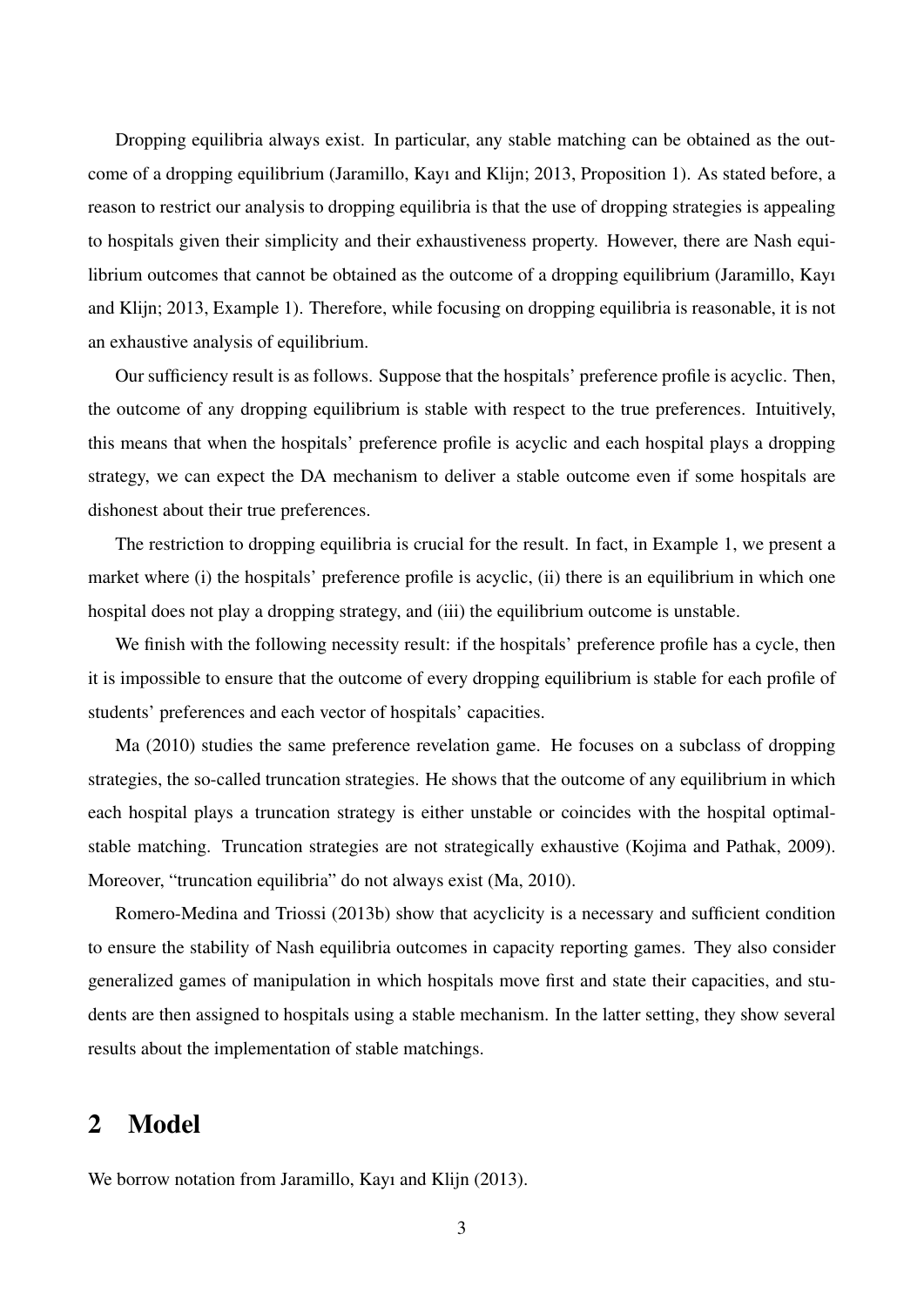There are two finite sets of **students** S and of **hospitals** H. Let  $I = S \cup H$  be the set of agents. We denote a generic student, hospital, and agent by  $s$ ,  $h$  and  $i$  respectively. For each hospital  $h$ , there is an integer **capacity**  $q_h \geq 1$  that represents the number of positions it offers. Student s can work for at most one hospital and hospital h can hire at most  $q_h$  students. Let  $q = (q_h)_{h \in H}$ .

Each students  $s$  has a complete, transitive, and strict **preference relation**  $P_s$  over the hospitals and the prospect of "being unmatched" (or some outside option), which is denoted by  $\emptyset$ . For  $h, h' \in$  $H \cup \{\emptyset\}$ , we write  $h P_s h'$  if student s prefers h to  $h'$   $(h \neq h')$ , and  $h R_s h'$  if s finds h at least as good as h', i.e.,  $h P_s h'$  or  $h = h'$ . If  $h \in H$  is such that  $h P_s \emptyset$ , then we call h an **acceptable hospital** for student s. We represent the preferences of students over hospitals by a list of hospitals ordered from the most preferred to the worst preferred in line from left to right. For example,  $P_s : h, h', \emptyset$ , means that h is s's most preferred hospital, h' is s's second most preferred hospital and any other hospital is unacceptable to s. Let  $P_S = (P_s)_{s \in S}$ .

Let  $h \in H$ . A subset of students  $S' \subseteq S$  is **feasible** for hospital h if  $|S'| \le q_h$ . Let  $\mathcal{F}_h = \{S' \subseteq S\}$  $S: |S'| \le q_h$  denote the collection of feasible subsets of students for hospital h. The element  $\emptyset \in \mathcal{F}_h$ denotes "being unmatched" (or some outside option). Hospital h has a complete, transitive, and strict **preference relation**  $\succ_h$  over  $\mathcal{F}_h$ . For  $S', S'' \in \mathcal{F}_h$  we write  $S' \succ_h S''$  if hospital h prefers  $S'$  to  $S''$  $(S' \neq S'')$  and  $S' \succeq_h S''$  if hospital h finds S' at least as good as S'', i.e.,  $S' \succ_h S''$  or  $S' \neq S''$ . Let  $\succ=(\succ_h)_{h\in H}.$ 

Let  $P_h$  be the restriction of  $\succ_h$  to  $\{\{s\} : s \in S\} \cup \{\emptyset\}$ , i.e., individual students in S and being unmatched. For  $s, s' \in S \cup \{\emptyset\}$ , we write  $s P_h s'$  if  $s \succ_h s'$ , and  $s R_h s'$  if  $s \succeq_h s'$ .<sup>[5](#page-5-0)</sup> Let  $\mathcal{P}_h$  be the set of all such restrictions for hospital h. Agent  $s \in S$  is an **acceptable student** for a hospital h with preferences relation  $P_h$  if  $s P_h \emptyset$ . We represent the preferences of a hospital over individual students by a list of students ordered from the most preferred to the worst preferred in line from left to right. For example,  $P_h$ : s, s',  $\emptyset$ , means that s is h's most preferred student, s' is h's second most preferred student and any other student is unacceptable to h. Let  $P_H = (P_h)_{h \in H}$  and  $P = (P_S, P_H)$ . Finally, for  $H' \subseteq H$ , let  $P_{H'} = (P_{h'})_{h' \in H'}$  and  $P_{-H'} = (P_h)_{h \in H \setminus H'}$ .

We assume that for each hospital  $h$ ,  $\succ_h$  is **responsive**, or more precisely, a responsive extension of  $P_h$ , i.e., for each  $S' \in \mathcal{F}_h$ , (i) if  $s \in S \setminus S'$  and  $|S'| < q_h$ , then  $(S' \cup s) \succ_h S'$  if and only if  $s P_h \emptyset$ and (ii) if  $s \in S \setminus S'$  and  $s' \in S'$ , then  $((S' \setminus s') \cup s) \succ_h S'$  if and only if  $s P_h s'$ .

A (many-to-one) market is given by  $(S, H, P_S, \succ_H, q)$  or, when no confusion is possible,  $(P_S, \succ_H, q)$ 

<span id="page-5-0"></span><sup>&</sup>lt;sup>5</sup>With some abuse of notation we often write x for a singleton  $\{x\}$ .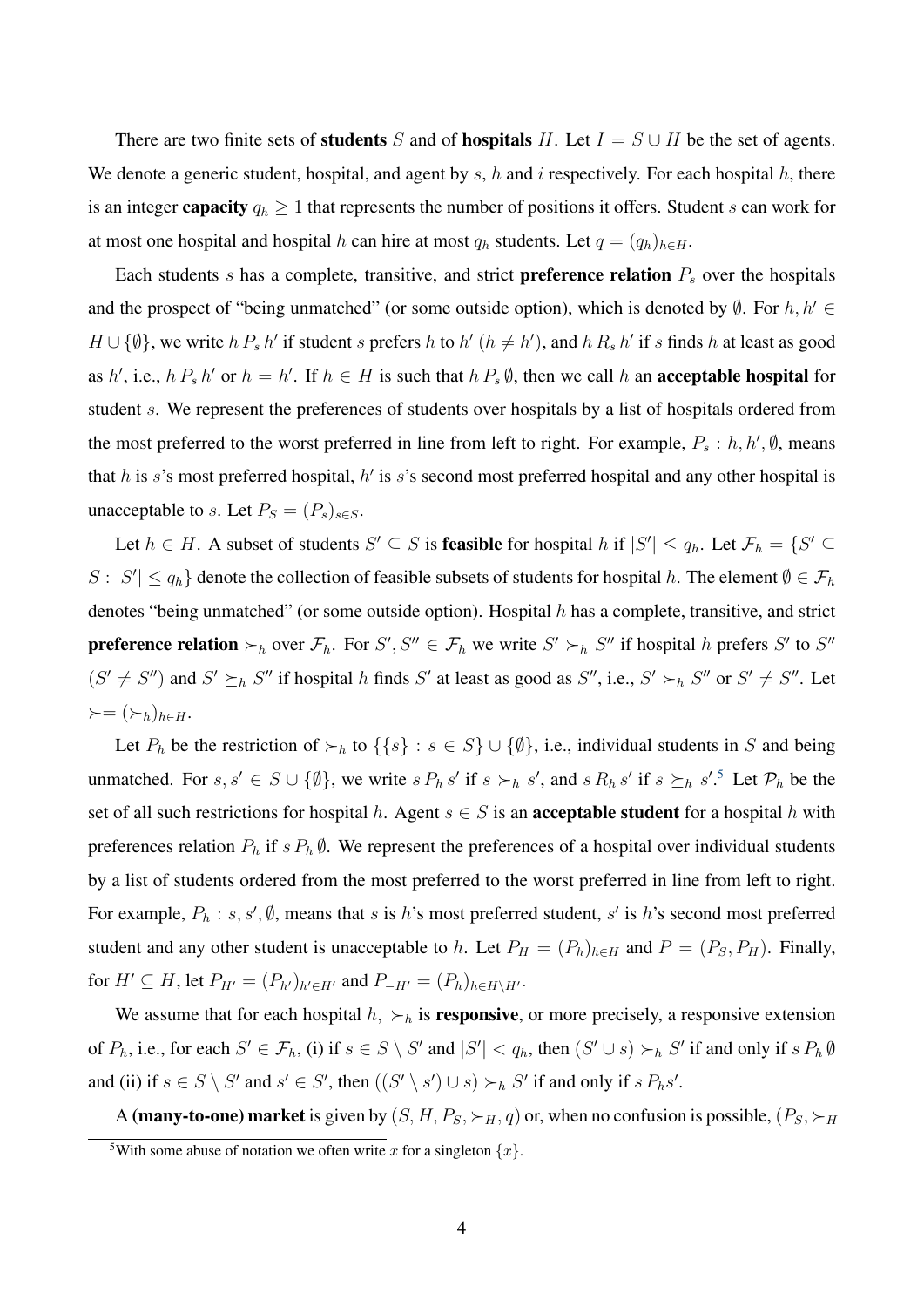) for short. Let  $(P_S, \succ_H)$  be a market. A **matching** is a function  $\mu$  on the set  $S \cup H$  such that (1) each student is either matched to exactly one hospital or unmatched, i.e., for all  $s \in S$  either  $\mu(s) \in H$  or  $\mu(s) = s$ ; (2) each hospital is matched to a feasible set of students, i.e., for all  $h \in H$ ,  $\mu(h) \in \mathcal{F}_h$ and (3) a student is matched to a hospital if and only if the hospital is matched to the student, i.e., for all  $s \in S$  and  $h \in H$ ,  $\mu(s) = h$  if and only if  $s \in \mu(h)$ .

A matching  $\mu$  is individually rational if no agent would be better off by breaking a current match. Formally, a matching  $\mu$  is **individually rational** if for each  $s \in S$  and each  $h \in H$ , if  $\mu(s) = h$ , then  $h P_s s$  and  $s P_h \emptyset$ .

A student-hospital pair  $(s, h)$  is a **blocking pair** for  $\mu$  if (1)  $h P_s \mu(s)$ , and (2)  $\vert \vert \mu(h) \vert < q_h$  and  $s P_h \emptyset$  or there is  $s' \in \mu(h)$  such that  $s P_h s'$ . A matching is **stable** if it is individually rational and there are no blocking pairs. It is well-known that in many-to-one matching with responsive preferences, stability coincides with group stability, which excludes the existence of any larger blocking coalition as well (see Roth and Sotomayor, 1990, Lemma 5.5). Since stability does not depend on the particular responsive extensions of the agent's preferences over individual acceptable partners, we denote a market only by a preference profile P.

A mechanism assigns a matching to each market. We assume that capacities are commonly known by the agents (because, for instance, capacities are determined by law). Therefore, the only information that the mechanism asks from the agents are their preferences over the other side of the market. Many real-life centralized matching markets only ask for the preferences  $P = (P_i)_{i \in I}$  over individual partners, i.e., they do not depend on the particular responsive extensions. In this paper we focus on the student-proposing deferred acceptance mechanism, DA, which is based on the Gale and Shapley's (1962) deferred acceptance algorithm. Let  $P = (P_S, P_H)$  be a profile (of preferences over individual agents). Then, the outcome of  $DA$  is denoted by  $DA(P)$  and it is computed as follows.

Step 1: Each student s proposes to the hospital that is ranked first in  $P<sub>s</sub>$  (if there is such hospital then s remains unmatched). Each hospital h considers its proposers and tentatively assigns its  $q_h$ positions to these students one at a time following the preferences  $P<sub>h</sub>$ . All other proposers are rejected.

Step k,  $k \geq 2$ : Each student s that is rejected in Step  $k - 1$  proposes to the next hospital in his list  $P_s$  (if there is no such hospital then s remains single). Each hospital h considers the students that were tentatively assigned a position at h in Step  $k - 1$  together with its new proposers. Hospital h tentatively assigns its  $q_h$  positions to these students one at a time following the preferences  $P_h$ . All other proposers are rejected.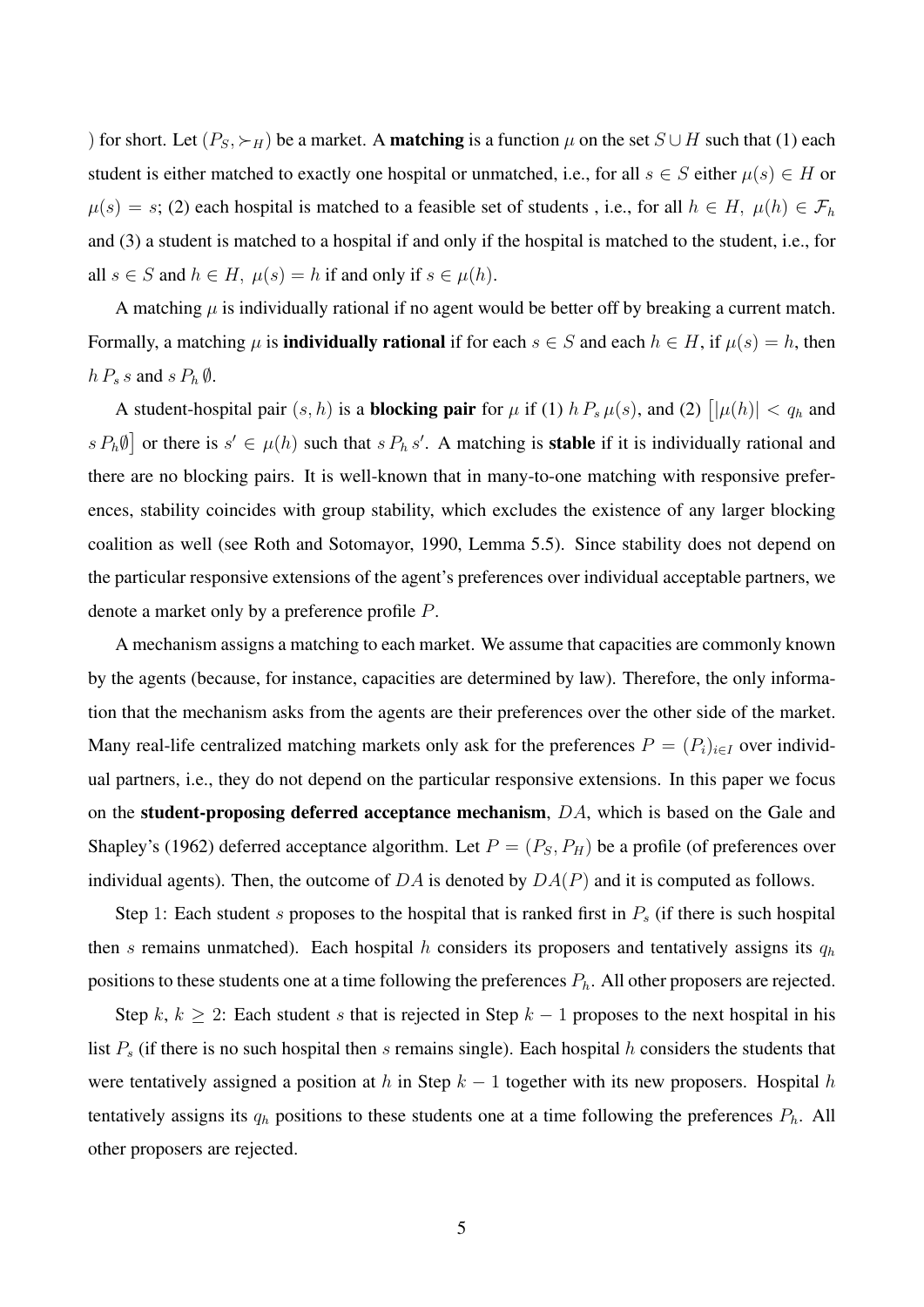The algorithm terminates when no student is rejected. Then, all tentative matches become final and  $DA(P)$  is the resulting matching. Gale and Shapley (1962, p.14) proved that  $DA(P)$  is stable with respect to P. Moreover,  $DA(P)$  is called the student-optimal stable matching since it is the best (worst) stable matching for the students (hospitals) with respect to P (Gale and Shapley, 1962, Theorem 2 and Roth and Sotomayor, 1990, Corollary 5.32).

Under  $DA$ , it is a weakly dominant strategy for the students to reveal their true preferences (Roth, 1985, Theorem 5<sup>\*</sup>). Since we focus on  $DA$ , we assume that students are truthful and that hospitals are the only strategic agents. Henceforth we fix and suppress  $P<sub>S</sub>$ .

A strategy is an (ordered) preferences list of a subset of students. More precisely, for each hospital h,  $P_h$  is the set of strategies and  $P = \times_{h \in H} P_h$  is the set of strategy profiles, DA is the outcome function, and the outcome is evaluated through the (true) preference relations  $\succ_H$ . A profile of strategies Q is a **Nash equilibrium** of the **game**  $(H, \mathcal{P}, DA, \succ_H)$  if for each hospital h and each strategy  $Q'_h$ ,  $DA(Q)(h) \succeq_h DA(Q'_h, Q_{-h})(h)$ . When no confusion is possible, a game  $(H, \mathcal{P}, DA, \succ_H)$  is denoted by  $\succ_H$ . A result due to Roth (1982, Theorem 3) implies that submitting its true preferences is in general not a weakly dominant strategy for a hospital.

A dropping strategy of a hospital is an ordered list obtained from its true ordered list of acceptable students by removing some acceptable students, i.e., the order of any pair of students in the hospital's submitted list is not reversed with respect to its true preferences (Kojima and Pathak, 2009). Formally, for a hospital h with preferences  $P_h$  over individual students,  $P'_h$  is a **dropping strategy** if for any students s,  $s' \in S$ , [if  $s R'_h s' R'_h \emptyset$ , then  $s R_h s' R_h \emptyset$ ]. Finally, a **dropping equilibrium** is a Nash equilibrium in which each hospital plays a dropping strategy.

We define an acyclicity condition on profiles of hospitals' preferences introduced by Romero-Medina and Triossi (2013a).

A profile of hospitals' preference relations,  $P_H$ , has a cycle of length  $l \geq 2$  if there are l distinct hospitals  $h_1, h_2, \ldots, h_l \in H$  and l distinct students  $s_1, s_2, \ldots, s_l \in S$  such that for each  $i \in \{1, 2, \ldots, l\}, s_{i+1} P_{h_i} s_i P_{h_i} \emptyset$ , where  $s_{l+1} \equiv s_1$ . If  $P_H$  has no cycle, it is **acyclic**.

If there is a cycle of length *l*, it is denoted by  $\{P_{h_1}, P_{h_2}, \ldots, P_{h_i}; s_1, s_2, \ldots, s_l\}$ .

When each hospital's preferences are responsive, the acyclicity of the hospitals' preference profile ensures that the set of stable matchings is a singleton (Romero-Medina and Triossi, 2013a and Akahoshi, 2014).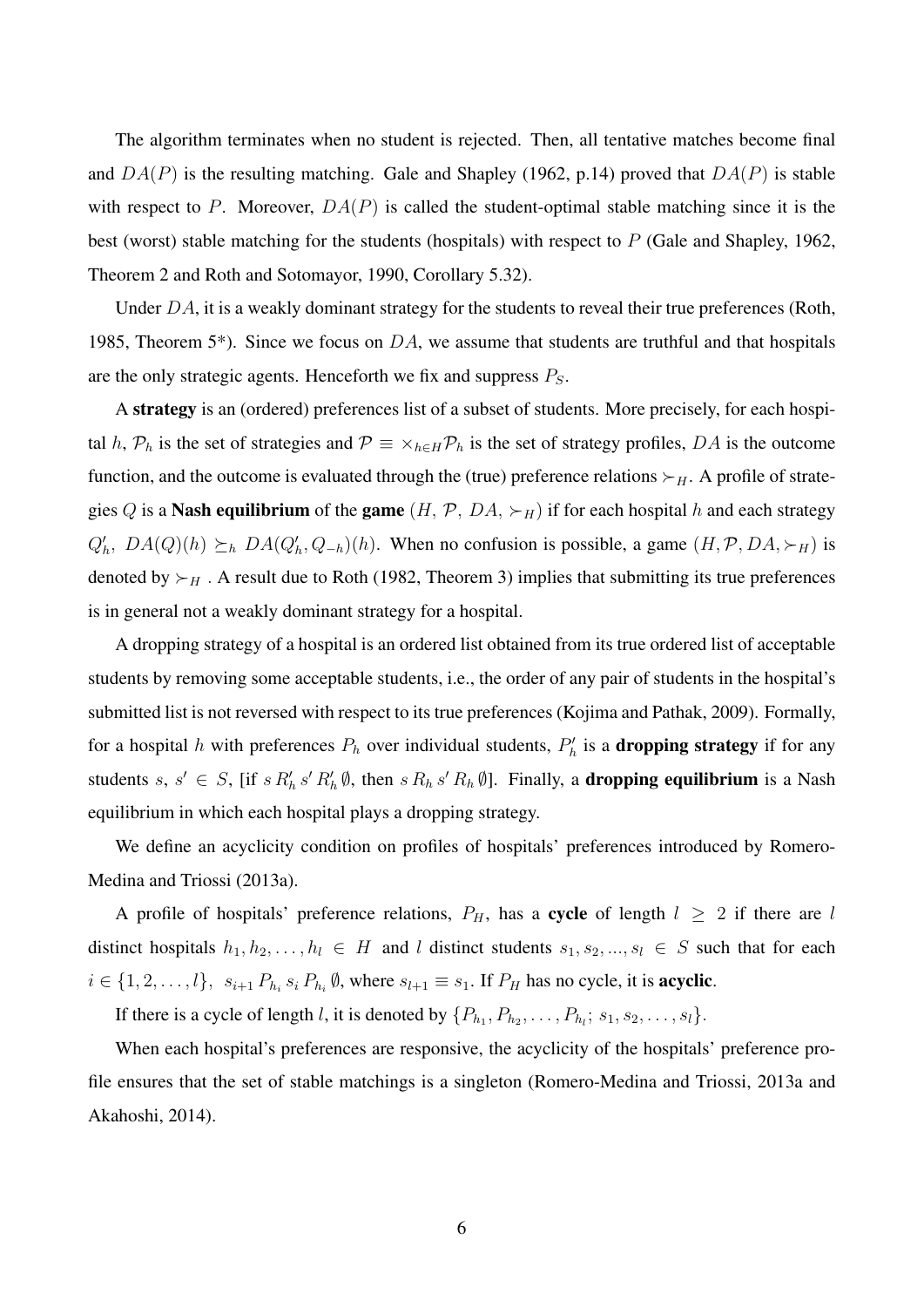## 3 Results

In this section, we present two main results. Our first (main) result is that if the hospitals' preference profile is acyclic, then any dropping equilibrium outcome is stable. When students and hospitals are truthful, we can be confident that the outcome of the DA mechanism is going to be stable. However, hospitals can sometimes benefit by misrepresenting their preferences and by doing so, they undermine the stability of the DA outcome. Intuitively, our first result establishes that when the profile of hospitals preferences is acyclic and each hospital plays a dropping strategy, we can expect the outcome of DA to be stable even if hospitals are dishonest about their true preferences. In this sense, we provide theoretical support for the well functioning of certain matching markets in practice.

We start by stating the following useful lemma.

**Lemma 1.** Let  $\tilde{Q}$  be a dropping equilibrium of the game  $\succ_H$ . Suppose  $\mu = DA(\tilde{Q})$  is blocked by a pair  $(s', h')$  at P. Then, there is  $\mu'$  such that (A)  $\mu'(h') \neq \mu(h')$ (B)  $|\mu(s)| = |\mu'(s)|$  for each  $s \in S$  and  $|\mu(h)| = |\mu'(h)|$  for each  $h \in H$ . Moreover, for each  $h \in H$  with  $\mu(h) \neq \mu'(h)$ , (C) if  $h \neq h'$ , then  $|\mu(h)| = |\mu'(h)| = q_h$ . (D) if  $h \neq h'$ , then  $\mu(h) \setminus \mu'(h) \neq \emptyset$  and  $\mu'(h) \setminus \mu(h) \neq \emptyset$ . (E) for each  $r \in \mu(h)$  and  $s \in \mu'(h) \setminus \mu(h)$ ,  $r \tilde{Q}_h s$ . The proof of Lemma 1 is in the Appendix.

Now we are ready to state and prove our main result.

**Theorem 1.** Assume  $P_H$  is acyclic. Let Q be a dropping equilibrium of the game  $\succ_H$ . Then,  $DA(Q)$ is stable at P.

**Proof:** Let  $\mu = DA(Q)$ . Since Q is an equilibrium,  $\mu$  is individually rational at P. Assume by contradiction that  $\mu$  is blocked by some pair  $(s', h')$  at P. By Lemma 1 there is  $\mu'$  that satisfies (A), (B), (C), (D) and (E).

Apply the following algorithm based on an algorithm in Akahoshi (2014, page 11) to  $\mu$  and  $\mu'$  and obtain sequences of hospitals and students.

### Algorithm 1.[6](#page-8-0)

**Step 1**. Let  $h_1 \equiv h'$  and  $s_2 \in \mu(h_1) \setminus \mu'(h_1)$ . Define  $h_2 \in H \setminus \{h_1\}$  by  $h_2 \equiv \mu'(s_2)$ .

<span id="page-8-0"></span> $6$ Algorithm 1 is based on the algorithm described by Akahoshi (2014) in page 11, paragraph 4.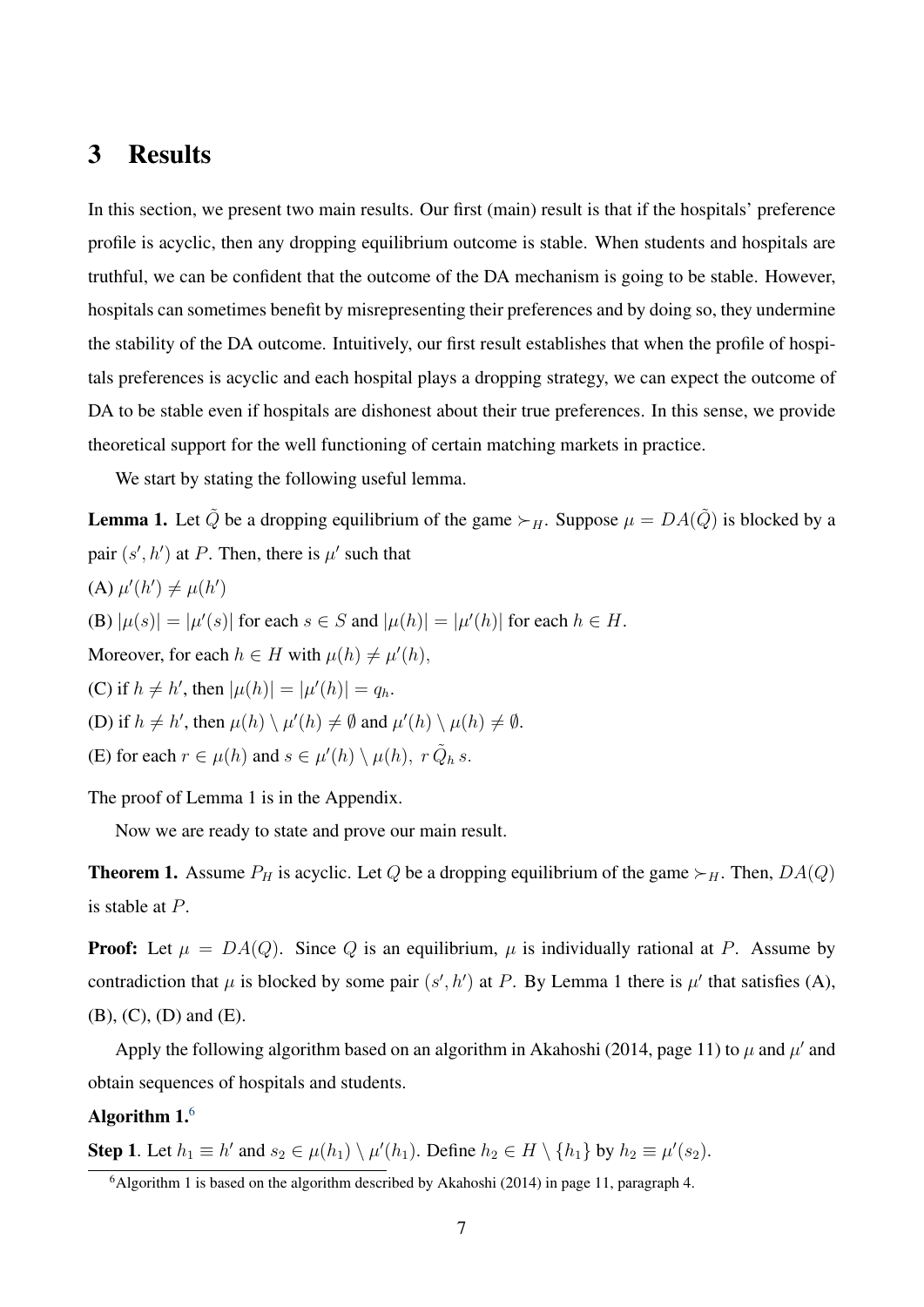**Step**  $(k \ge 2)$ : Choose  $s_{k+1} \in S$  such that  $s_{k+1} \in \mu(h_k) \setminus \mu'(h_k)$  ans  $h_{k+1} \in H \setminus \{h_k\}$  such that  $h_{k+1} \equiv \mu'(s_{k+1})$ . If  $h_{k+1} \in \{h_1, h_2, \ldots, h_{k-1}\}$ , then the algorithm terminates. If not, go to the next step.

**Output:** If the algorithm terminates at Step  $l \geq 2$  with  $h_{l+1} = h_j$  ( $j \geq 1$ ), let the output be given by the hospitals  $\{h_j, h_{j+1}, \ldots, h_l\}$  and the students  $\{s_{j+1}, s_{j+2}, \ldots, s_{l+1}\}.$ 

We first show that the algorithm is well-defined. The existence of  $s_2$  and  $h_2$  follows from Lemma 1 (A) and (B). At step k, since  $s_k \in \mu'(h_k) \setminus \mu(h_k)$ , we can take  $h_{k+1} \in H$  such that  $h_{k+1} = \mu'(s_{k+1})$ and  $h_{k+1} \neq h_k$  by Lemma 1 (B). Since H is finite, the algorithm terminates in finitely many steps.

By construction, when the algorithm terminates at step  $l$ , the output satisfies the following:

$$
s_{j+1} \in \mu(h_j) \setminus \mu'(h_j) \qquad s_{l+1} \in \mu'(h_j) \setminus \mu(h_j)
$$
  
\n
$$
s_{j+2} \in \mu(h_{j+1}) \setminus \mu'(h_{j+1}) \qquad s_{j+1} \in \mu'(h_{j+1}) \setminus \mu(h_{j+1})
$$
  
\n
$$
\vdots \qquad \qquad \vdots
$$
  
\n
$$
s_{l+1} \in \mu(h_l) \setminus \mu'(h_l) \qquad s_l \in \mu'(h_l) \setminus \mu(h_l)
$$

We show that  $Q_H$  has a cycle  $\{Q_{h_j}, Q_{h_{j+1}}, \ldots, Q_{h_l}; s_{l+1}, s_{j+1}, s_{j+2}, \ldots, s_l\}$ . Since  $h_j, h_{j+1}, \ldots, h_l$ are all distinct, so are  $s_{j+1}, s_{j+2}, \ldots, s_{l+1}$ . For each  $k \in \{j+1, j+2, \ldots, l\}$ ,  $s_k \in \mu'(h_k)$  and  $s_{k+1} \in \mu(h_k)$ . Furthermore,  $s_{l+1} \in \mu'(h_j)$  and  $s_{j+1} \in \mu(h_j)$ . Therefore, by Lemma 1 (E),  $s_{k+1}Q_{h_k} s_k Q_{h_k} \emptyset$  for each  $k \in \{j+1, j+2, \ldots, l\}$ , and  $s_{j+1}Q_{h_j} s_{l+1} \tilde{Q}_{h_j} \emptyset$ . Hence,  $\{Q_{h_j}, Q_{h_{j+1}}, \ldots, Q_{h_l}; s_{l+1}, s_{j+1}, s_{j+2}, \ldots, s_l\}$  is a cycle for  $Q_H$ .  $7$ 

Since  $Q_H$  consists of dropping strategies, the cycle in  $Q_H$  is also a cycle in  $P_H$ . This is a contradiction to the acyclicity of  $P<sub>H</sub>$ .

When hospitals have responsive preferences, acyclicity is a sufficient condition for the set of stable matchings to be a singleton (see Romero-Medina and Triossi, 2013a and Akahoshi, 2014). Thus, the next result is obtained as an immediate corollary to Theorem 1 in this paper.

**Corollary 1.** Assume  $P_H$  is acyclic. Let Q be a dropping equilibrium of the game  $\succ_H$ . Then,  $DA(Q)$ is the unique stable matching at P. In particular,  $DA(Q) = DA(P)$ .

#### Example 1. (Unstability of non dropping equilibrium.)

Jaramillo, Kayı and Klijn (2013) present the following many-to-one market with 4 students, 2 hos-

<span id="page-9-0"></span><sup>&</sup>lt;sup>7</sup>The construction process of cycles in this proof is very similar to that in Akahoshi (2014, page 11).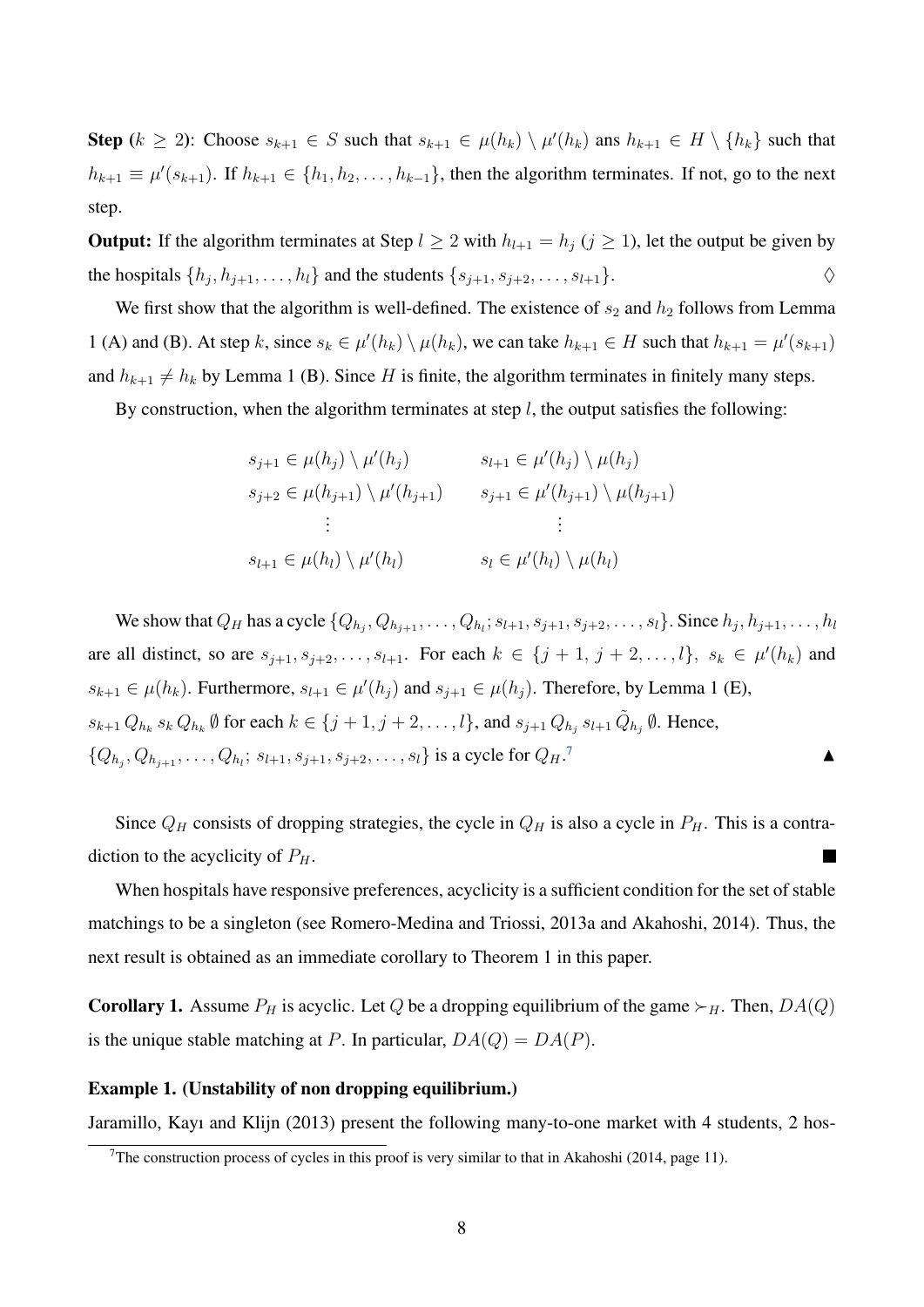pitals, and preferences over individual partners  $P$  given by the columns in Table 1. $8$  Both hospitals have capacity 2.

| Hospitals          |           | <b>Students</b> |                       |            |              |
|--------------------|-----------|-----------------|-----------------------|------------|--------------|
| $P_{h_1}$          | $P_{h_2}$ | $P_{s_1}$       | $P_{s_2}$             | $P_{s_3}$  | $P_{s_4}$    |
| $s_1$              | $s_4$     | $h_2$           | $\lfloor h_1 \rfloor$ | $h_1$      | $h_{1}$      |
| $\boldsymbol{s_2}$ | $s_1$     | $\bm{h_1}$      | $h_2$                 | $\bm{h_2}$ | $\bm{h_2}^*$ |
| $s_3$              | $s_2$     |                 |                       |            |              |
|                    | $s_3$     |                 |                       |            |              |

Table 1: Preferences P in Example 1

Jaramillo, Kayı and Klijn (2013) use this market to show that there are equilibrium outcomes that cannot be obtained as the outcome of a dropping equilibrium. We use this same market to show that even if  $P_H$  is acyclic, there can be equilibria in which at least one hospital does not play a dropping strategy (non dropping equilibrium), and the outcome it induces is unstable.

To check for the acyclicity of  $P_H$ , it is enough to note that (i) the set of students that are acceptable to both hospitals  $h_1$  and  $h_2$  is  $\{s_1, s_2, s_3\}$ , and that (ii) both hospitals rank  $s_1, s_2, s_3$  in the same order.

Furthermore, from Jaramillo, Kayı and Klijn (2013), we know the following about market P:

(1) There is a unique stable matching for  $P$ , and it is given by

$$
h_1 \t h_2
$$
  

$$
DA(P): \t |\t |
$$
  

$$
{s_2, s_3} \t {s_1, s_4}
$$

which is the boxed matching in Table 1.

(2) The strategy profile  $Q = (Q_{h_1}, Q_{h_2})$ , where  $Q_{h_1} : s_1, s_2, s_4, s_3$  and  $Q_{h_2} : s_4, s_2, s_3$  for hospitals  $h_1$  and  $h_2$  is a Nash equilibrium, and it induces the matching

<span id="page-10-0"></span> ${}^8$ For example, the first column of Table 1 depicts the preference  $P_{h_1}$ :  $s_1, s_2, s_3$ . Note that student  $s_4$  is not acceptable for hospital  $h_1$ .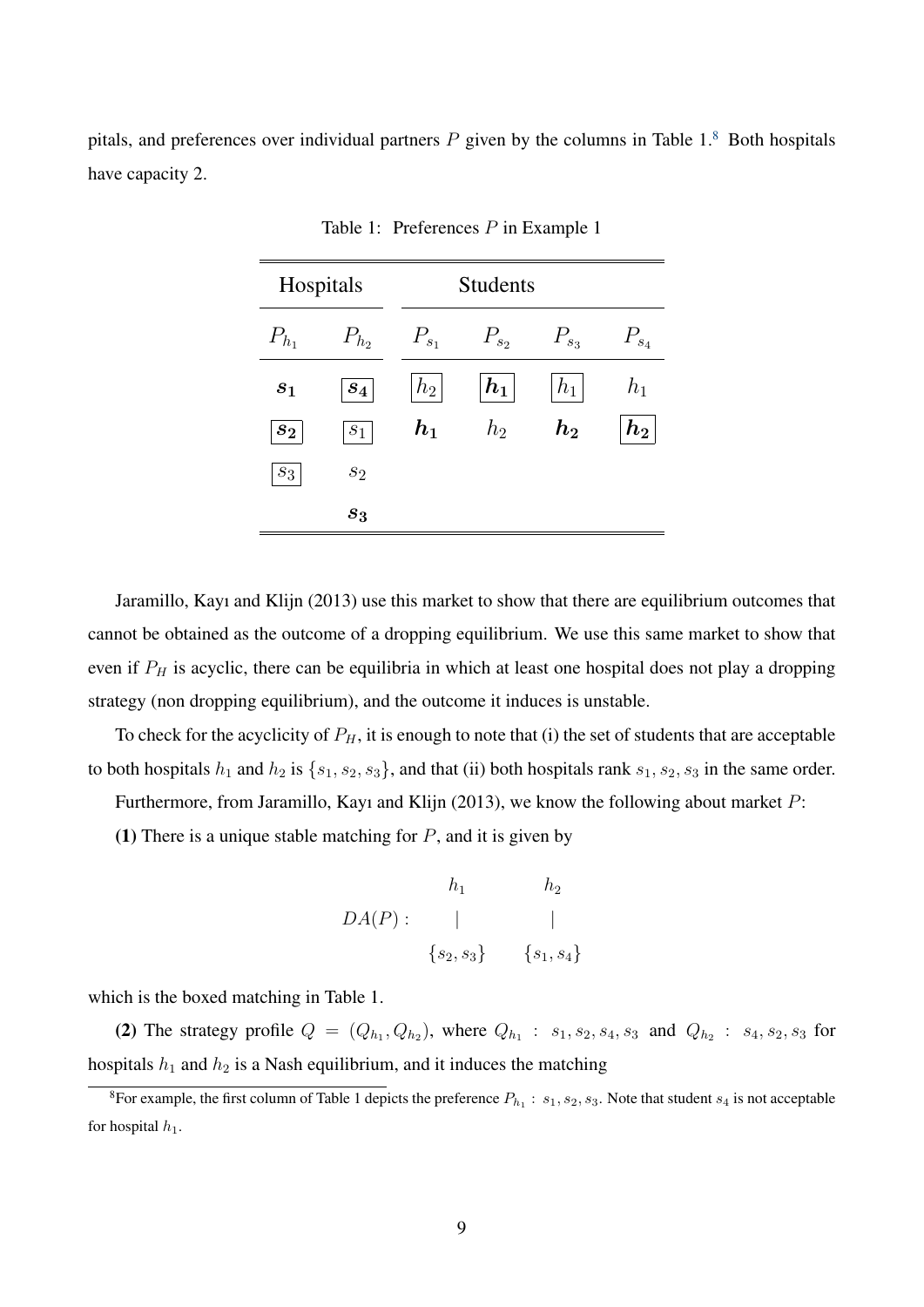$$
h_1 \t h_2
$$
  

$$
DA(Q): \t |\t |
$$
  

$$
\{s_1, s_2\} \t \{s_3, s_4\}
$$

which is the boldface matching in Table 1.

(3)  $DA(Q)$  cannot be obtained in any equilibrium that consist of dropping strategies.

Clearly,  $Q_{h_1}$  is not a dropping strategy. Moreover, since  $DA(Q) \neq DA(P)$ ,  $DA(Q)$  is a unstable matching.

This example shows that acyclicity cannot ensure the stability of non dropping equilibrium outcomes.

The existence of a cycle in the hospitals' preference profile makes it impossible to ensure the stability of dropping equilibrium outcomes for every profile of students' preferences and every vector of capacities. That is, acyclicity of hospitals' preference profile is necessary to ensure the stability of dropping equilibrium outcomes. This result implies that if a single cycle is identified in the hospitals' preference profile, then there is no guarantee that the outcome of DA will be stable.

**Proposition 1.** Assume that  $P_H$  has a cycle. Then, there are preferences  $P_s$  for each  $s \in S$ , a capacity  $q_h$  and a dropping strategy  $Q_h$  for each  $h \in H$  such that the profile  $Q_H$  is a Nash equilibrium of the game  $\succ_H$  and  $DA(P_S, Q_H)$  is not stable.

The proof to Proposition 1 is relegated to the Appendix.

#### Example 2. (A market with an unstable dropping equilibrium outcome.)

Consider a market with 2 hospitals and 3 students. Let the hospitals' preference profile  $P_H$  be given by the columns in Table 2.

| Hospitals |                 |  |  |  |
|-----------|-----------------|--|--|--|
| $P_{h_1}$ | $P_{h_2}$       |  |  |  |
| $s_1$     | $s_2$           |  |  |  |
| $s_2$     | S <sub>1</sub>  |  |  |  |
| $S_3$     | $\mathcal{S}_3$ |  |  |  |

Table 2: A hospitals' preference profile with a cycle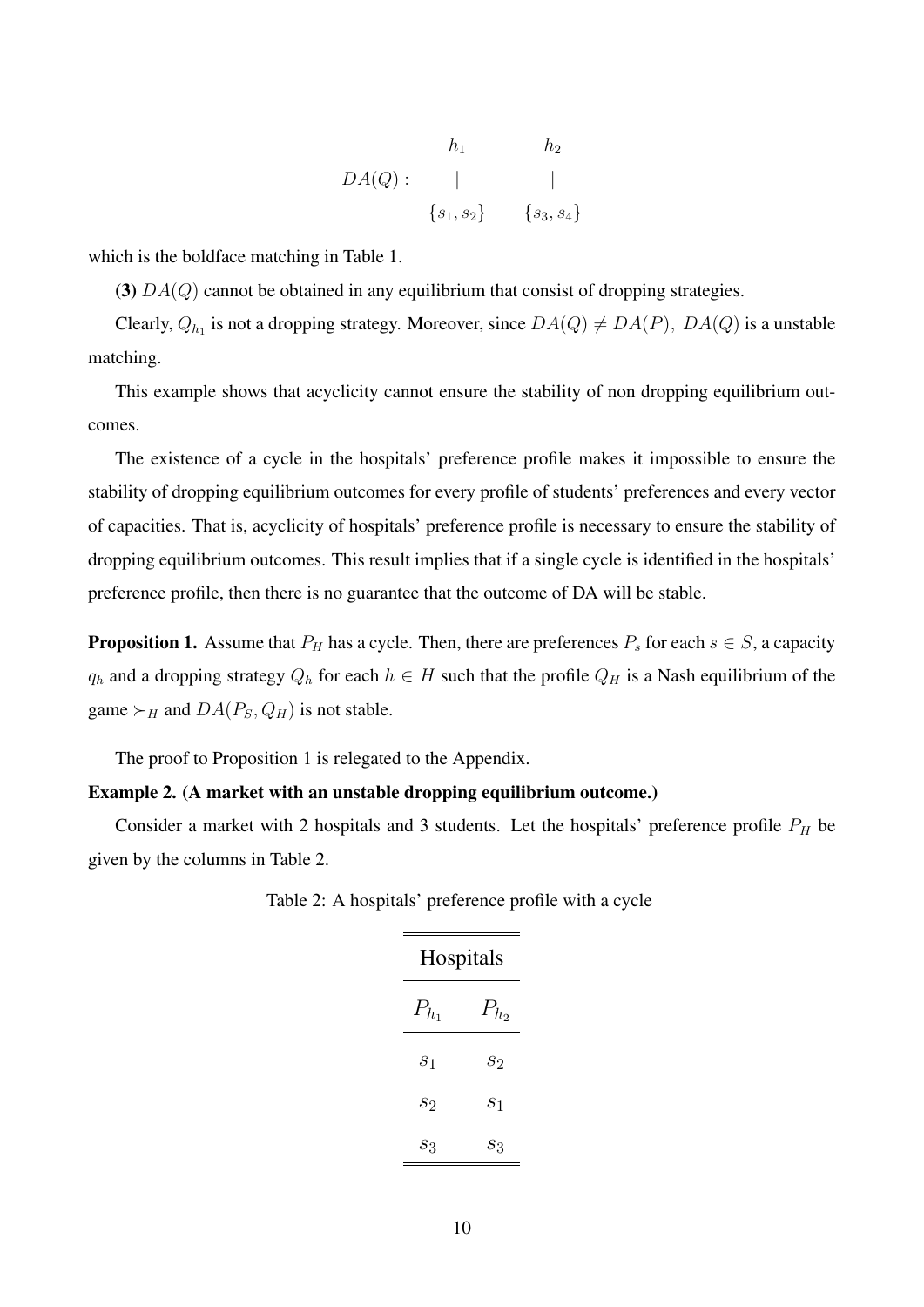Since  $s_1 P_{h_1} s_2 P_{h_1} \emptyset$  and  $s_2 P_{h_2} s_1 P_{h_2} \emptyset$ , the hospitals' preference profile  $P_H$  has a cycle  $\{P_{h_1}, P_{h_2}; s_1, s_2\}$ . By Proposition 1, it is possible to find a preference  $P_{s_i}$  for each  $i = 1, 2, 3$ ; a capacity  $q_{h_i}$  and a dropping strategy  $Q_{h_i}$  for each  $i = 1, 2$ , such that  $Q_H = (Q_{h_1}, Q_{h_2})$  is an equilibrium and  $DA(P_S, Q_H)$  is unstable.

We let hospitals' capacities be  $q_{h_1} = 2$  and  $q_{h_2} = 1$  and student's preferences be as in Table 3.

| Hospitals      |                | <b>Students</b> |            |                 |
|----------------|----------------|-----------------|------------|-----------------|
| $P_{h_1}$      | $P_{h_2}$      | $P_{s_1}$       | $P_{s_2}$  | $P_{s_3}$       |
| $\sqrt{s_{1}}$ | $\sqrt{s_{2}}$ | $h_2$           | $h_1$      | $h_{1}$         |
| $s_2$          | $\sqrt{s_{1}}$ | $h_{1}$         | $h_2\vert$ | $\mathcal{h}_2$ |
| $\sqrt{s_3}$   | $S_3$          |                 |            |                 |

Table 3: Preferences P in Example 2

Consider the following dropping strategies  $Q_{h_1}$ :  $s_1, s_3$  for hospital  $h_1$ , and  $Q_{h_2} = P_{h_2}$ :  $s_2, s_1, s_3$ for hospital  $h_2$ . Routine computations<sup>[9](#page-12-0)</sup> show that  $Q_H = (Q_{h_1}, Q_{h_2})$  is a Nash equilibrium and it induces the matching

$$
h_1 \t h_2
$$
  

$$
DA(P_S, Q_H): \t |\t |
$$
  

$$
{s_1, s_3} \t {s_2}
$$

which is the boxed matching in Table 3.

Finally, note that the matching  $DA(P_S, Q_H)$  is unstable as it is blocked by  $s_2$  and  $h_1$ .

# 4 Final Remarks

Roth (2002) documents that in matching markets in practice, stable mechanisms are more often successful than unstable ones. For example, unstable mechanisms for regional medical markets in Birmingham, Newcastle or Sheffield were replaced while several other stable mechanisms like the medical

<span id="page-12-0"></span><sup>9</sup>From Kojima and Pathak (2009, Lemma 1) it follows that it is enough to only consider dropping strategies for possible profitable deviations.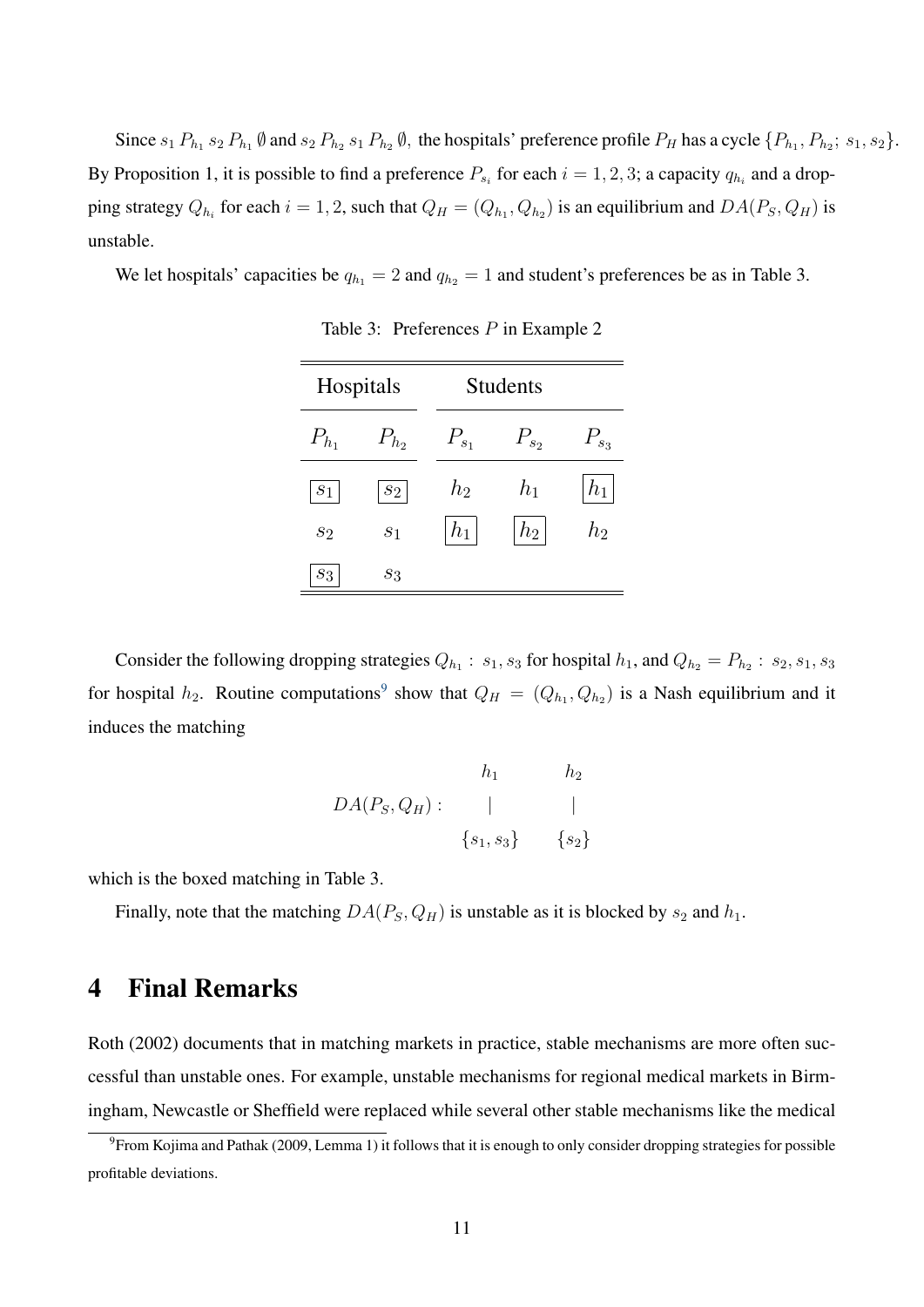regional market in Cardiff, the NRMP or dental residencies in the U.S. are still in use (See Roth, 2002, for more details). This is so despite the fact that stable mechanism like the the DA mechanism are manipulable or their equilibrium outcomes can be unstable. In this paper, we provide further theoretical evidence as to why markets that employ DA may perform well in real-life applications. We show that when each hospital plays a dropping strategy, acyclicity is a necessary and sufficient condition to ensure that equilibrium outcomes are stable. A question that remains open is to provide a condition that ensures the stability of equilibrium outcomes when no restriction on the type of strategies that hospitals can play is imposed.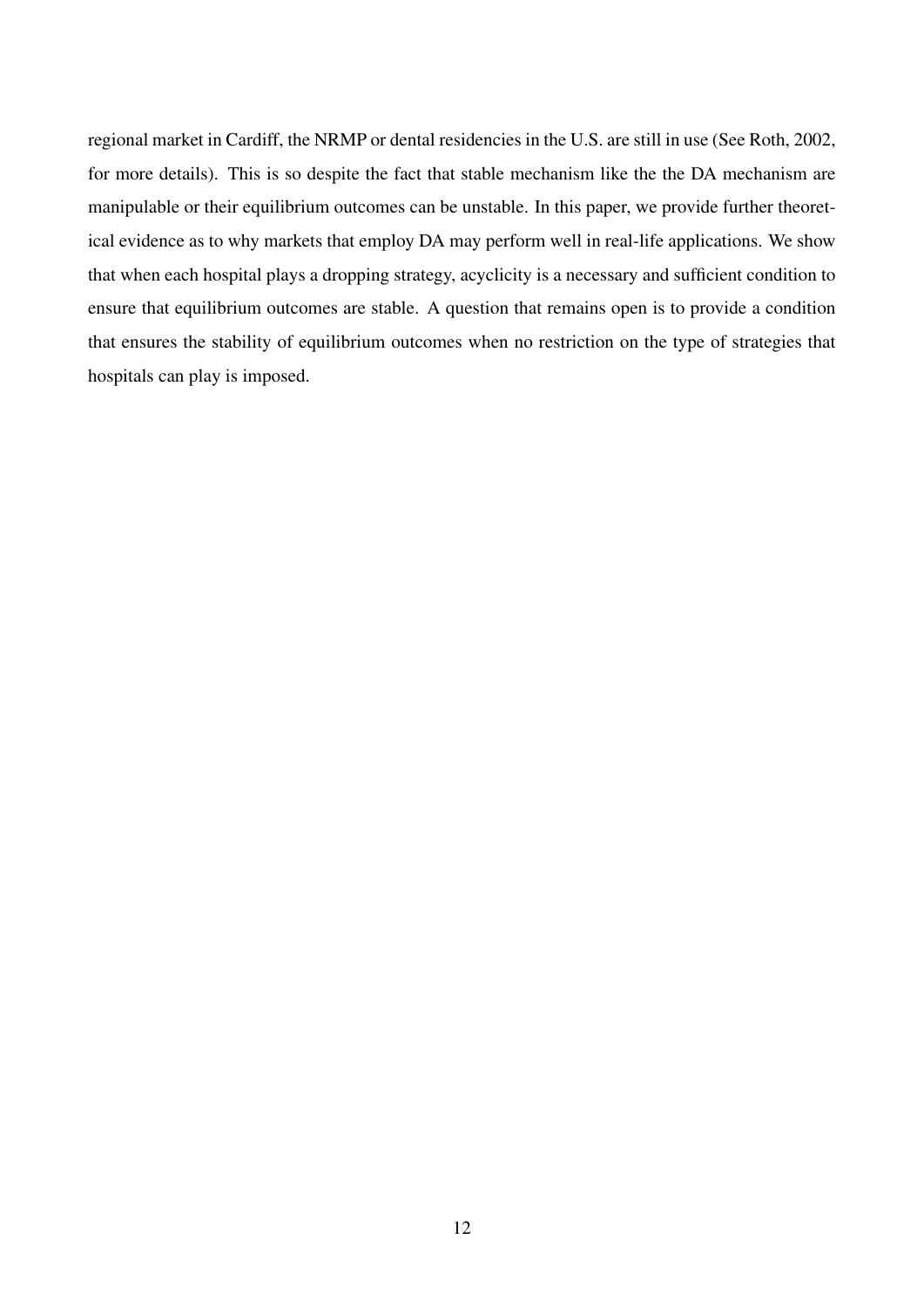## References

- Akahoshi, T. (2014). Singleton core in many-to-one matching problems. *Mathematical Social Sciences 72*, 7–13.
- Chen, L. and J. S. Pereyra (2017). Self-selection in school choice. *Working paper*.
- Dubins, L. E. and D. A. Freedman (1981). Machiavelli and the Gale-Shapley algorithm. *American Mathematical Monthly 88(7)*, 485–494.
- Erdil, A. and H. Ergin (2008). What's the matter with tie-breaking? Improving efficiency in school choice. *American Economic Review 98(3)*, 669–689.
- Gale, D. and L. S. Shapley (1962). College admissions and the stability of marriage. *American Mathematical Monthly 69(1)*, 9–15.
- Gale, D. and M. A. O. Sotomayor (1985). Ms Machiavelli and the stable matching problem. *American Mathematical Monthly 92(4)*, 261–268.
- Jaramillo, P., C Kayi, and F. Klijn (2013). Equilibria under deferred acceptance: Dropping strategies, filled positions, and welfare. *Games and Economic Behavior 82(1)*, 693–701.
- Kojima, F. and P. A. Pathak (2009). Incentives and stability in large two-sided matching markets. *American Economic Review 99(3)*, 608–627.
- Ma, J. (2010). The singleton core in the hospital-admissions problem and its application to the national resident matching program (NRMP). *Games and Economic Behavior 60(01)*, 150–164.
- Romero-Medina, A. and M. Triossi (2013a). Acyclicity and singleton cores in matching markets. *Economics Letters 118(1)*, 237–239.
- Romero-Medina, A. and M. Triossi (2013b). Games with capacity manipulation: Incentives and nash equilibria. *Social Choice and Welfare 41(3)*, 701–720.
- Roth, A. E. (1982). The economics of matching: Stability and incentives. *Mathematics of Operations Research 7(4)*, 617–628.
- Roth, A. E. (1984a). The evolution of the labor market for medical interns and residents: A case study in game theory. *Journal of Political Economy 92(6)*, 991–1016.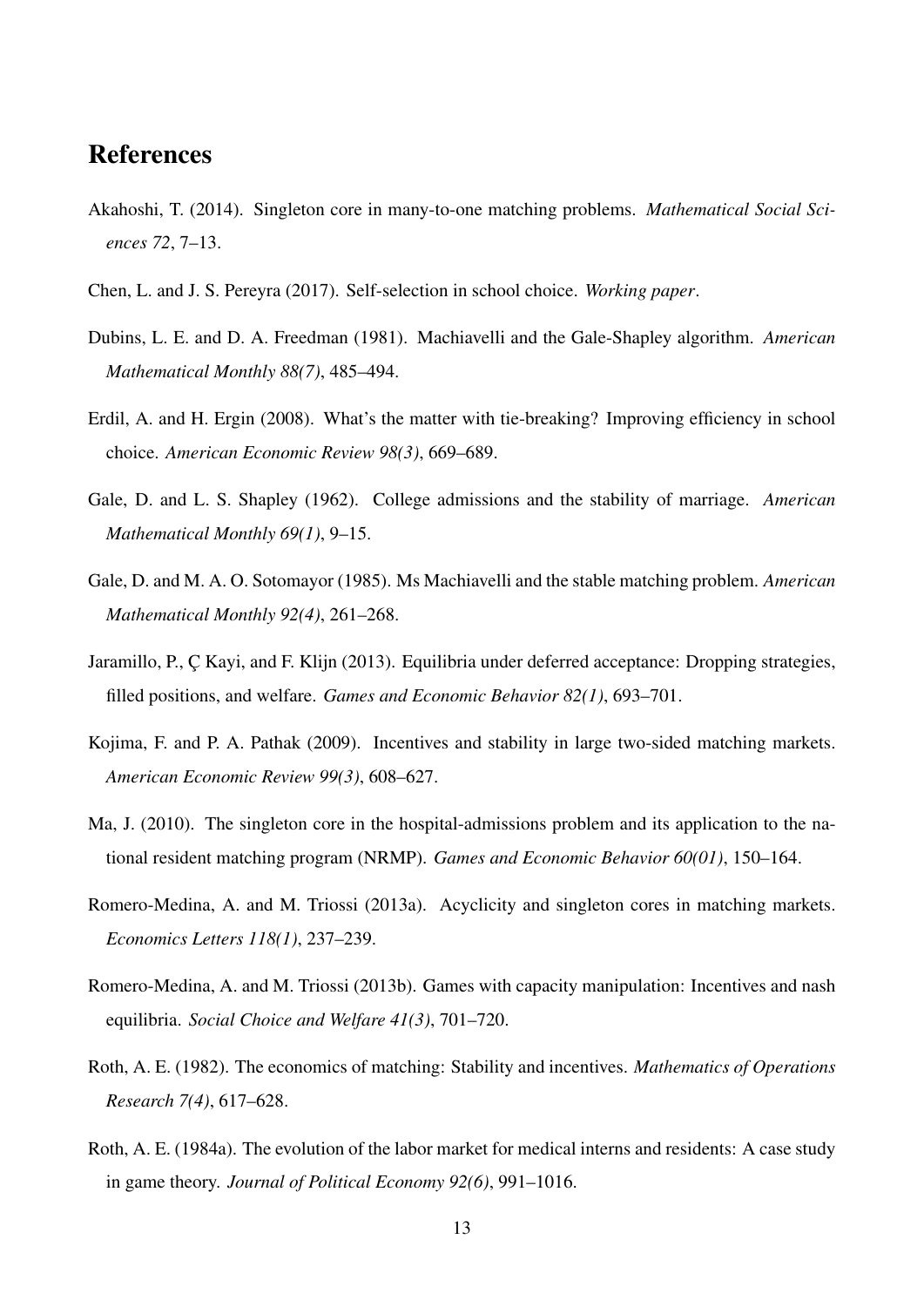- Roth, A. E. (1984b). Mispresentation and stability in the marriage problem. *Journal of Economic Theory 34(2)*, 383–387.
- Roth, A. E. (1985). The hospital admission problem is not equivalent to the marriage problem. *Journal of Economic Theory 36(2)*, 277–288.
- Roth, A. E. (2002). The economist as engineer: game theory, experimentation as tools for design economics. *Econometrica 70*, 1341–1378.
- Roth, A. E. and E. Peranson (1999). The redesign of the matching market for american physicians: Some engineering aspects of economic design. *American Economic Review 89(4)*, 748–780.
- Roth, A. E. and M. A. O. Sotomayor (1990). *Two-Sided Matching: A Study in Game-Theoretic Modeling and Analysis.* Econometric Society Monograph Series. New York: Cambridge University Press.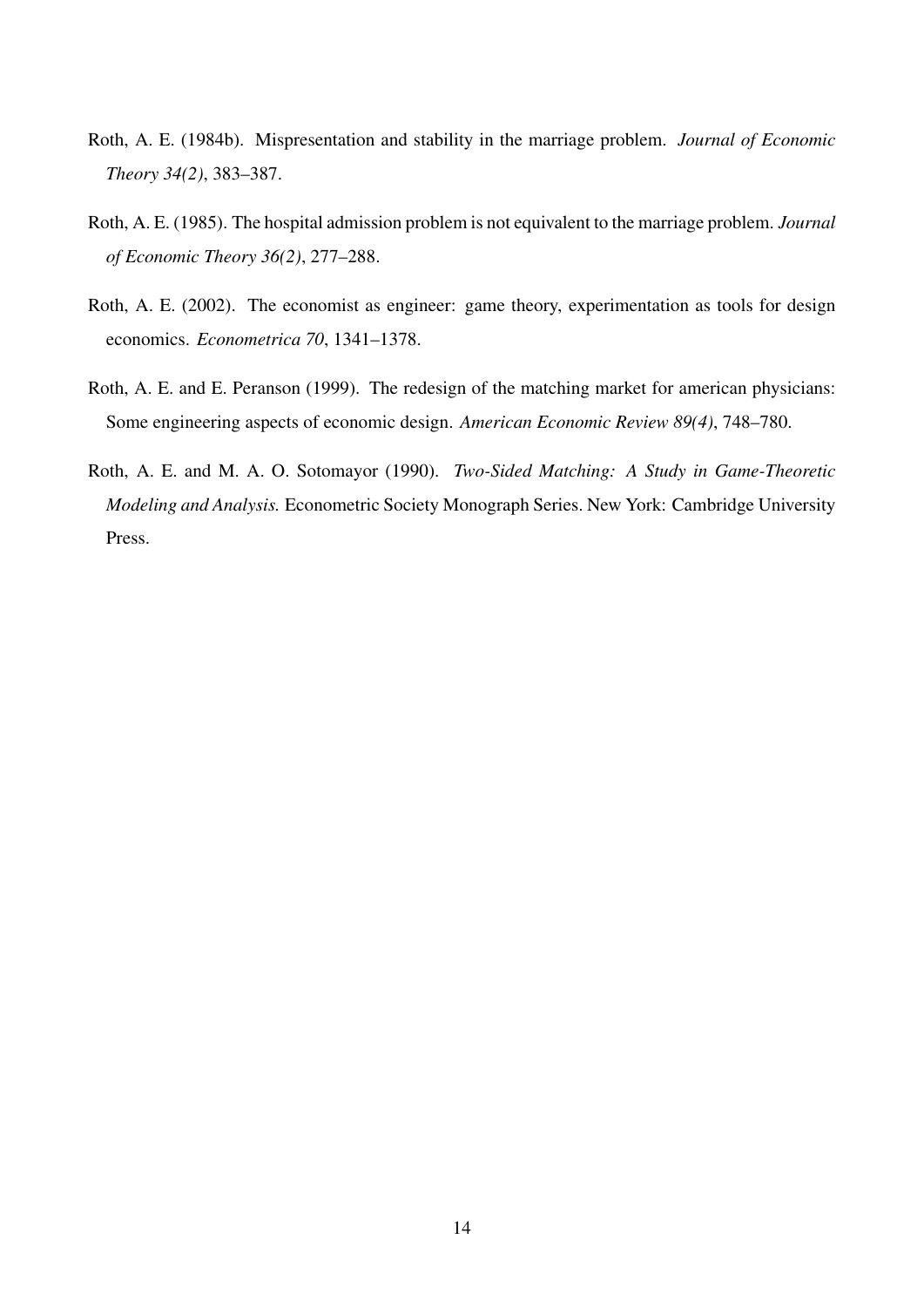# Appendix

### Proof of Lemma 1

In order to prove Lemma 1, we introduce the following notation. For every integer  $k > 1$ , let  $X(Q, h, k)$  be the set of students that will have proposed to hospital h by step k under  $DA(Q)$ , i.e., in some step  $l \in \{1, \ldots, k\}$  of  $DA(Q)$ , and let  $m(Q, h, k)$  be the set of students tentatively matched to h in some step  $l \in \{1, \ldots, k\}$  of  $DA(Q)$ . Let  $X(Q, h)$  be the set of students that will have proposed to h by the last step of  $DA(Q)$ , i.e.,  $X(Q, h) = \bigcup_k X(Q, h, k)$ .

We prove Lemma 1 by proving a series of claims. Let  $Q_{h'}$  list all students in  $\mu(h')$  in the same relative order as in  $P_{h'}$  and report every other student as unacceptable. Let  $Q = (Q_{h'}, \tilde{Q}_{-h'})$ . Let  $Q'_{h'}$ lists all students in  $\mu(h') \cup \{s'\}$  in the same relative order as in  $P_{h'}$  and report every other student as unacceptable. Let  $Q' = (Q'_{h'}, \tilde{Q}_{-h'})$  and let  $\mu' = DA(Q')$ .

### Claim 1.  $DA(Q) = \mu$ .

**Proof.** Clearly,  $\mu$  is individually rational at Q. Moreover, if a pair  $(s, h)$  blocks  $\mu$  at Q, then  $(s, h)$ would also block  $\mu$  at P. Hence,  $\mu$  is stable at Q.

Now we show that  $DA(Q)$  is stable at  $\tilde{Q}$ . Clearly,  $DA(Q)$  is individually rational at  $\tilde{Q}$ . Assume that  $s \in S$  and  $h \in H \setminus \{h'\}$  block  $DA(Q)$  at  $\tilde{Q}$ . Since  $Q_s = \tilde{Q}_s$  and  $Q_h = \tilde{Q}_h$ , then  $(s, h)$  would also block  $DA(Q)$  at Q which is a contradiction to the stability of DA. So, we conclude that no  $s \in S$ and  $h \in H \setminus \{h'\}$  block  $DA(Q)$  at  $\tilde{Q}$ .

Now we show that no  $s \in S$  and h' block  $DA(Q)$  at  $\tilde{Q}$ . Since both  $\mu$  and  $DA(Q)$  are stable at Q, by Roth (1984a),  $|DA(Q)(h')| = |\mu(h')|$ . Moreover, since only the students in  $\mu(h')$  are acceptable to h' under  $Q_{h}$ ,  $DA(Q)(h') = \mu(h')$ . Assume by contradiction that  $s \in S$  and h' block  $DA(Q)$  at  $\tilde{Q}$ . Then,  $[|\mu(h')| < q_{h'}$  or  $s \tilde{Q}_{h'} s^*$  for some  $s^* \in \mu(h')$ ] and  $h' P_s DA(Q)(s)$ . Since  $DA(Q)$  and  $\mu$ are stable at Q and  $DA(Q)$  is the student optimal stable matching at Q,  $DA(Q)(s) R_s \mu(s)$ . Hence,  $h' P_s \mu(s)$ . Therefore, s and h' also block  $\mu = DA(\tilde{Q})$  at  $\tilde{Q}$ , but this contradicts the stability of DA. Thus,  $DA(Q)$  is stable at Q.

Since  $\mu$  is stable at Q,  $DA(Q)$  is weakly preferred by all students to  $\mu$ . Moreover, since  $DA(Q)$ is stable at  $\tilde{Q}$ ,  $\mu = DA(\tilde{Q})$  is weakly preferred by all students to  $DA(Q)$ . Therefore,  $\mu = DA(Q)$ as desired.  $\blacksquare$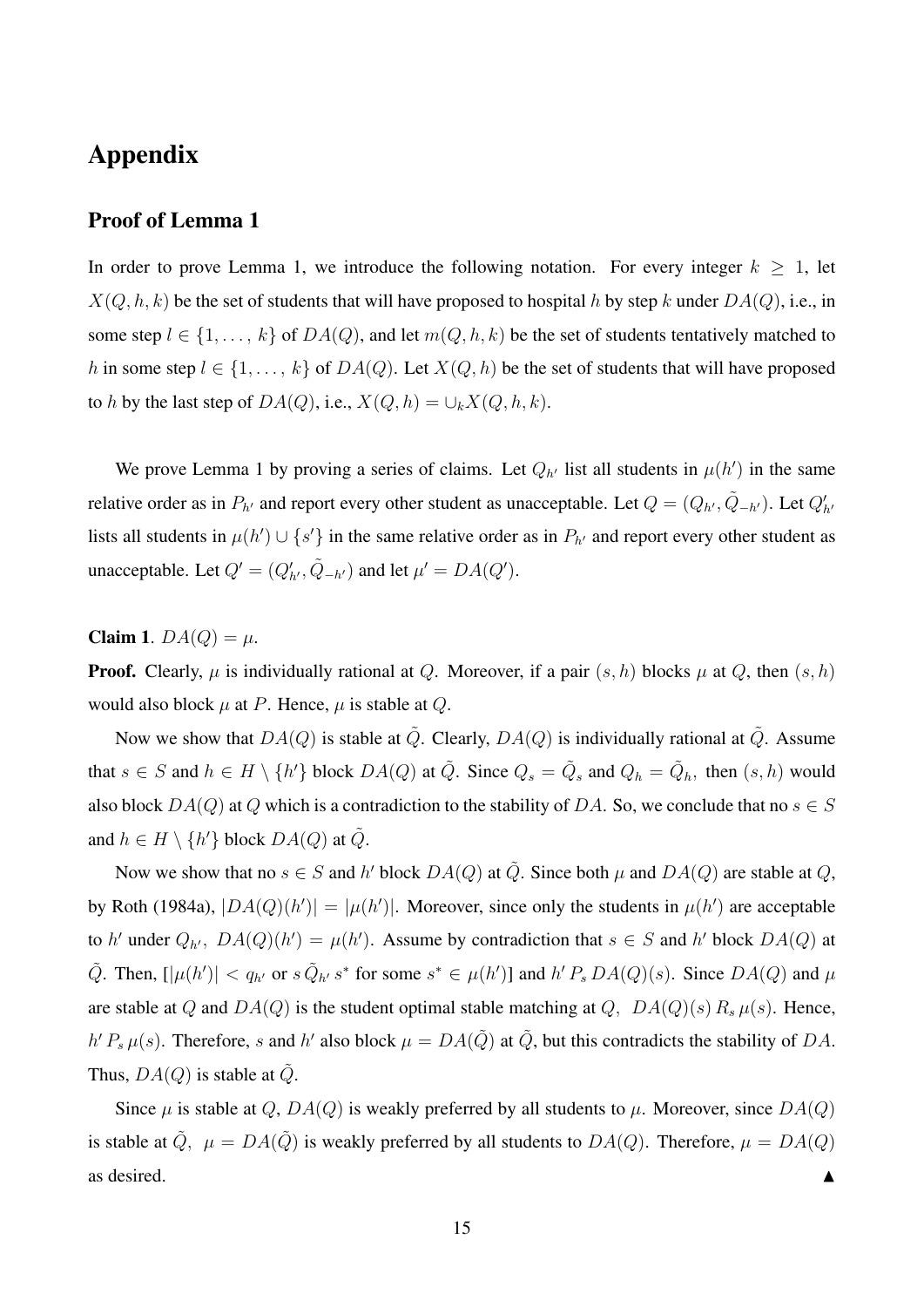**Claim 2.** (A) holds, i.e.,  $\mu(h') \neq \mu'(h')$ .

**Proof.** Student s' proposes to h' at the same step under  $DA(Q)$  and under  $DA(Q')$ . Furthermore, s' is tentatively accepted by h' at  $DA(Q')$ . Since s' and h' block  $\mu$  at P,  $|\mu(h')| < q_{h'}$  or s'  $P_{h'} s^*$ for some  $s^* \in \mu(h')$ . Since  $Q'_{h'}$  lists students in  $\mu(h') \cup \{s'\}$  according to  $P_{h'}$  and lists any other student as unacceptable, s' is not rejected in any latter step of  $DA(Q')$ . Thus,  $s' \in \mu'(h')$ , and hence  $\mu'(h') \neq \mu(h)$  $\blacksquare$ ).

**Claim 3.** For each hospital h and each step k,  $X(Q', h, k) \subseteq X(Q, h, k)$ .

**Proof.** For  $k = 1$  the inclusion is in fact an equality since at step 1 of  $DA(Q')$  and  $DA(Q)$  each student proposes to exactly the same hospital.

Assume that the inclusion holds for k. We will show that the inclusion also holds for  $k + 1$ . Let  $s \in X(Q', h, k+1)$ . If  $s \in X(Q', h, k)$ , then by induction,  $s \in X(Q, h, k)$  and hence  $s \in X(Q, h, k)$  $X(Q, h, k) \subseteq X(Q, h, k+1)$ . So, assume  $s \in X(Q', h, k+1) \setminus X(Q', h, k)$ . Then, in  $DA(Q')$ , student s proposed to h at step  $k + 1$  but not at step k. So, s was rejected by some hospital  $\bar{h} \neq h$  at step k of  $DA(Q')$ . By the induction hypothesis,  $s \in X(Q', \bar{h}, k) \subseteq X(Q, \bar{h}, k)$ . If  $\bar{h} \neq h'$ , then  $\bar{h}$  will also have rejected s by step k of  $DA(Q)$  since  $Q'_{\bar{h}} = Q_{\bar{h}}$ . Assume  $\bar{h} = h'$ . We consider two cases.

**Case 1.**  $s = s'$  or  $s \notin \mu(h')$ . Then,  $\emptyset Q_{h'} s$ . Thus,  $\overline{h}$  will also have rejected s by step k of  $DA(Q)$ .

**Case 2.**  $s \neq s'$  and  $s \in \mu(h')$ . By definition of  $Q'_{h'}$ ,  $s Q'_{h'} \emptyset$ . Since s is rejected by h' at step k of  $DA(Q')$ , (i)  $|m(Q',h',k)| = q_{h'}$  and (ii) for each student  $s^* \in m(Q',h',k)$ ,  $s^* Q'_{h'} s$ . By responsiveness and the fact that  $Q'_{h'}$  is a dropping strategy obtained from  $P_{h'}$ ,  $m(Q', h', k) P_{h'} \mu(h')$ . Moreover, by the definition of DA,  $\mu'(h') R_{h'} m(Q', h', k)$ . Hence,  $\mu'(h') P_{h'} \mu(h')$ . This implies that  $Q'_{h'}$  is a profitable deviation for h' contradicting that Q is an equilibrium. Therefore, s is not rejected by h' at step k of  $DA(Q')$ . This contradicts the fact that s is rejected by h' at step k of  $DA(Q')$ . Thus, Case 2 is impossible.

Since s is rejected by  $\bar{h}$  at step k of  $DA(Q)$  and he makes his proposals in the same order in  $DA(Q)$  and  $DA(Q')$ , he will have proposed to h by step  $k+1$  of  $DA(Q)$ . Hence,  $s \in X(Q, h, k+1)$ .

 $\blacktriangle$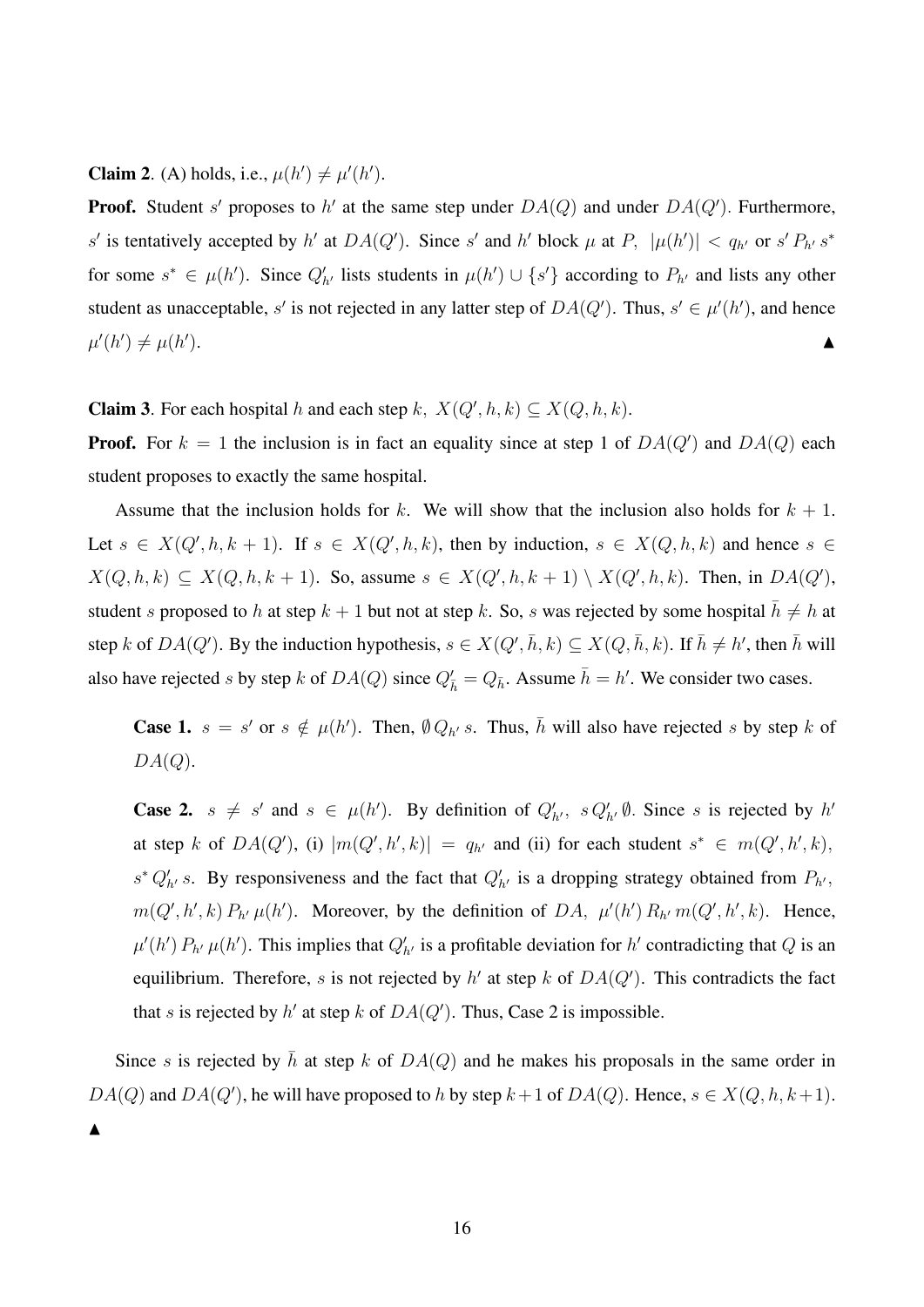We complete the proof. (B) By Claim 3 and the fact that  $\mu' \neq \mu$  (Claim 2),  $\mu'$  is weakly preferred by all students to  $\mu$ . Then, the first part of (B) follows from (i) and (iii) of Lemma 1 in Erdil and Ergin (2008, page 684). The second part of (B) follows from (i) and (ii) of Lemma 1 in Erdil and Ergin (2008, page 684). (C) If  $h \neq h'$  and  $\mu(h) \neq \mu'(h)$ , then by (B) there is  $r \in \mu(h) \setminus \mu'(h)$  and  $s \in \mu'(h) \setminus \mu(h)$  such that  $r, s \in S$ . Moreover, since  $Q_h = Q'_h$ , r and s are acceptable under both  $Q_h$ and  $Q'_h$ . Assume by contradiction that  $|\mu'(h)| < q_h$ . By Claim 3,  $s \in \mu'(h) \subseteq X(Q', h) \subseteq X(Q, h)$ . Therefore,  $s \in \mu(h)$ , but this is a contradiction. Hence,  $|\mu'(h)| = q_h$ . Using (B), we conclude  $|\mu(h)| = |\mu'(h)| = q_h$ . (D) follows from (C) and the fact that  $\mu(h) \neq \mu'(h)$ . (E) Since  $\mu'$  Pareto dominates  $\mu$  for students and  $s \in \mu'(h) \setminus \mu(h)$ ,  $h P_s \mu(s)$ . Assume by contradiction that  $s \tilde{Q}_h r \in \mu(h)$ . Then, s and h block  $\mu$  at  $\tilde{Q}$  contradicting the stability of DA.

### Proof of Proposition 1

Assume that  $P_H$  has a cycle of length  $l \geq 2$ , given by

$$
\{P_{h_1}, P_{h_2}, \ldots, P_{h_l}; s_1, s_2, \ldots, s_l\}.
$$

We define a preference profile for the students as follows. For each  $i = 1, ..., l$  let  $P_{s_i} : h_i, h_{i-1}, \emptyset$ , where  $h_0 \equiv h_l$ . For each  $s, s' \in S \setminus \{s_1, \ldots, s_l\}$  let  $P_s = P_s'$  and  $\emptyset P_s h$  for each  $h \in \{h_1, \ldots h_l\}$ . That is, all other students have the same preferences and any hospital  $h_1, \ldots, h_l$  is unacceptable to them. The preferences of hospitals  $\{h_1, \ldots, h_l\}$  and students  $\{s_1, \ldots, s_l\}$  are depicted below, vertical dots mean that preferences can be arbitrary, while horizontal dots mean that the pattern of the given sequence continues until it reaches its final element.

|   | $P_{h_1}$ $P_{h_2}$ $\ldots$ $P_{h_l}$                                     |                                   |                      |       | $P_{s_1}$ $P_{s_2}$ $\ldots$ $P_{s_l}$                                              |                         |  |
|---|----------------------------------------------------------------------------|-----------------------------------|----------------------|-------|-------------------------------------------------------------------------------------|-------------------------|--|
|   | $\mathbf{f} = \mathbf{f} \cdot \mathbf{f}$ . The set of $\mathbf{f}$       |                                   |                      |       | $h_1$ $h_2$ $h_l$                                                                   |                         |  |
|   | $s_2$ $s_3$                                                                | $\cdots$                          | $S_1$                | $h_l$ |                                                                                     | $h_1$ $h_{l-1}$         |  |
|   | $\mathbb{R}^n \times \mathbb{R}^n \times \mathbb{R}^n \times \mathbb{R}^n$ |                                   |                      | Ø     |                                                                                     | $\emptyset$ $\emptyset$ |  |
|   | $s_1$ $s_2$                                                                |                                   | $S_l$                |       | $\frac{1}{2}$ $\frac{1}{2}$ $\frac{1}{2}$ $\frac{1}{2}$ $\frac{1}{2}$ $\frac{1}{2}$ |                         |  |
|   | : : :  :                                                                   |                                   |                      |       |                                                                                     |                         |  |
| Ø | Ø                                                                          | $\sim 100$                        | Ø                    |       |                                                                                     |                         |  |
|   |                                                                            | $\mathbb{R}^n$ and $\mathbb{R}^n$ | $\ddot{\phantom{1}}$ |       |                                                                                     |                         |  |